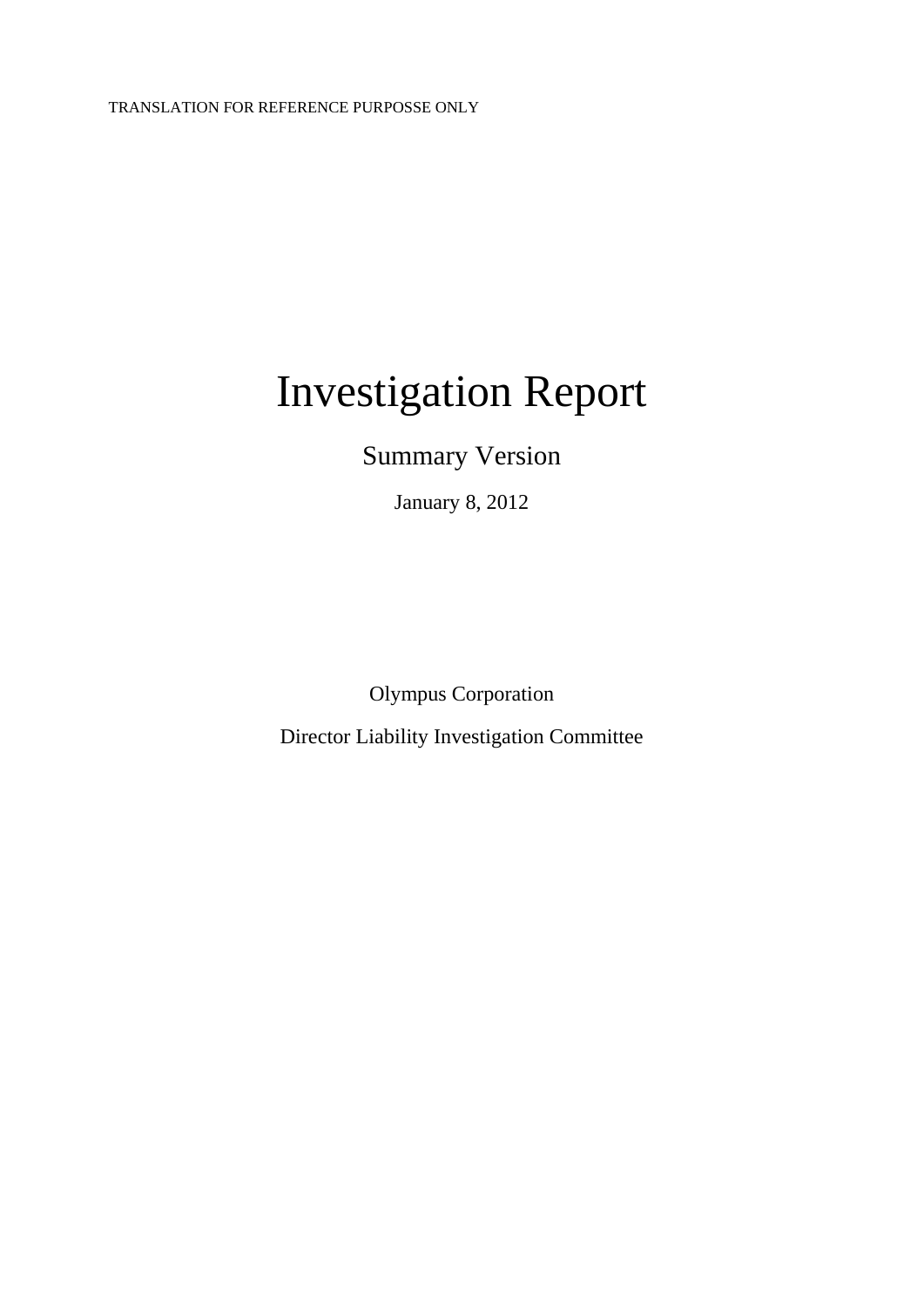January 8, 2012

To: Olympus Corporation Board of Auditors

Olympus Corporation Director Liability Investigation Committee

 Commission Chairman Kazuo Tezuka [seal:] Lawyer, Kazuo Tezuka Commissioner Hideki Matsui [seal:] Lawyer, Hideki Matsui Commissioner Satoru Mitsumori [seal:] Lawyer, Satoru Mitsumori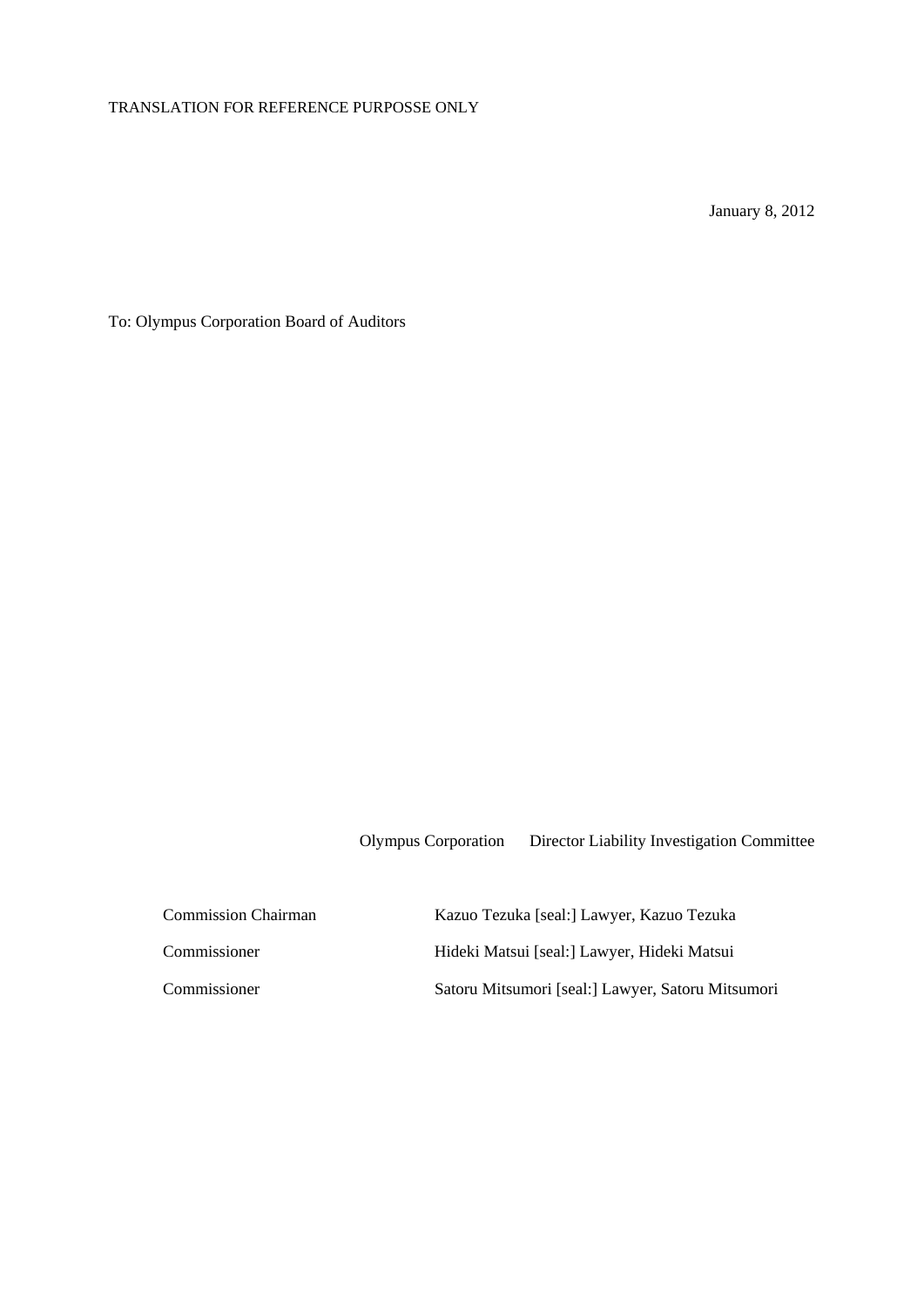| <table contents="" of=""></table>                                                                 |
|---------------------------------------------------------------------------------------------------|
|                                                                                                   |
| 1. Background to the Establishment of the Director Liability Investigation Committee3             |
| (1) Establishment of the Third Party Committee and the Submission of the Investigation Report3    |
| (2) Shareholders' Claim to File Suit Against Current and Former Directors3                        |
| (3) Establishment of the Director Liability Investigation Committee3                              |
| 2. Amendment of Securities Reports, etc. by Olympus and Addition of Commissioned Work4            |
|                                                                                                   |
|                                                                                                   |
|                                                                                                   |
|                                                                                                   |
|                                                                                                   |
|                                                                                                   |
|                                                                                                   |
|                                                                                                   |
|                                                                                                   |
|                                                                                                   |
| 1. Olympus' Management of Financial Assets and Generation of Massive Losses                       |
| 2. Execution of Separation of Losses in Financial Instruments and Maintenance of Separated State7 |
|                                                                                                   |
|                                                                                                   |
|                                                                                                   |
|                                                                                                   |
| (1) Formulation and Maintenance of the Loss Separation Scheme (including Acquisition of ITX       |
|                                                                                                   |
|                                                                                                   |
|                                                                                                   |
| (4) Misrepresentations in the Securities Reports, etc. Submitted After the Fiscal Year Ending     |
| (5) Dividend Distributions of Surplus Money etc. that were Implemented After April 1              |
|                                                                                                   |
| 2. Violations of the Duty of Due Care of a Prudent Manager and Liability of Directors Who Were    |
|                                                                                                   |
|                                                                                                   |
|                                                                                                   |
|                                                                                                   |
|                                                                                                   |
|                                                                                                   |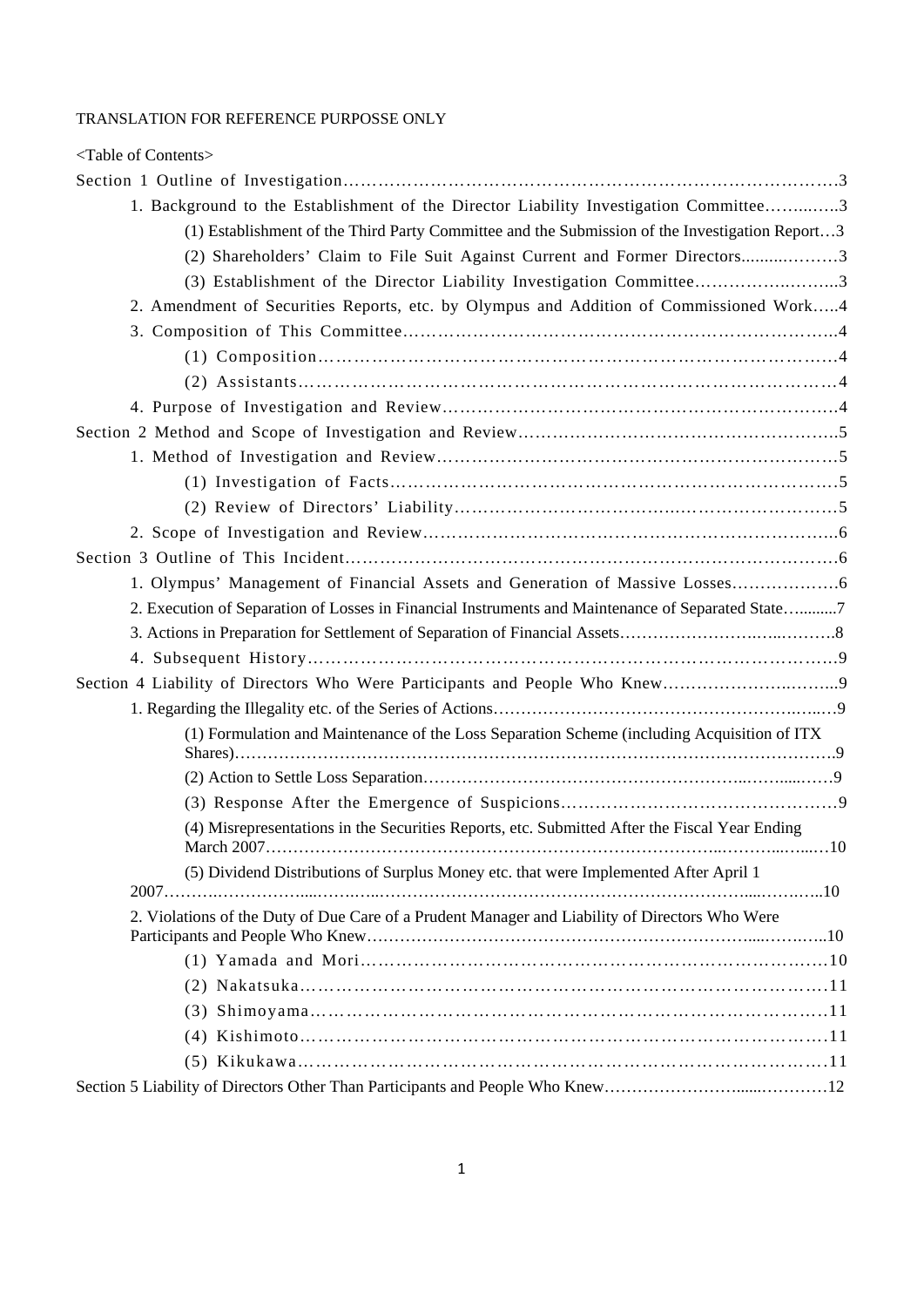| 1. Whether or not there were Violations of the Duty of Due Care of a Prudent Manager on the part of<br>Directors Regarding the Formulation and Maintenance of the Loss Separation                                                                                                               |
|-------------------------------------------------------------------------------------------------------------------------------------------------------------------------------------------------------------------------------------------------------------------------------------------------|
|                                                                                                                                                                                                                                                                                                 |
|                                                                                                                                                                                                                                                                                                 |
|                                                                                                                                                                                                                                                                                                 |
| 2. Whether or not there were Violations of the Duty of Due Care of a Prudent Manager on the part of                                                                                                                                                                                             |
| (1) Violations of the Duty of Due Care of a Prudent Manager on the part of Directors Regarding<br>the Additional Purchase of Shares in the Three Domestic Companies14                                                                                                                           |
| (2) Violations of the Duty of Due Care of a Prudent Manager on the part of Directors Regarding<br>Payment of the FA Fee for the Gyrus                                                                                                                                                           |
| 3. Whether or not there were Violations of the Duty of Due Care of a Prudent Manager on the part of                                                                                                                                                                                             |
| 4. Liability of Directors Regarding the Misrepresentations in Securities Reports, etc., Submitted After the                                                                                                                                                                                     |
| (1) Regarding the Securities Reports (Securities Reports for the Fiscal Year Ending March 2007)<br>that were Prepared and Submitted during the Period the State of Loss Separation was being<br>Maintained (However, until the Settlement of the State of Loss Separation was Begun in February |
| (2) Regarding the Securities Reports, etc. that were Prepared and Submitted After the Loss<br>Separation Settlement Actions were Started (After February 2008) (Securities Reports, etc. After                                                                                                  |
| 5. Whether or not there were Violations of the Duty of Due Care of a Prudent Manager on the part of<br>Directors Regarding the Dividend Distributions of Surplus Money etc. that were Implemented After April 1,                                                                                |
|                                                                                                                                                                                                                                                                                                 |
| (2) Regarding the Liability under Article 423, Paragraph 1 (Violations of the Duty of Due Care of a                                                                                                                                                                                             |
|                                                                                                                                                                                                                                                                                                 |
| 1. Damages that were Caused due to the Maintenance of the State of Loss Separation19                                                                                                                                                                                                            |
|                                                                                                                                                                                                                                                                                                 |
|                                                                                                                                                                                                                                                                                                 |
|                                                                                                                                                                                                                                                                                                 |
| 2. Damages that were Caused by Execution of the Loss Separation Settlement Scheme20                                                                                                                                                                                                             |
|                                                                                                                                                                                                                                                                                                 |
| (2) Amount Corresponding to Price of Additional Purchase of Shares in the Three Domestic                                                                                                                                                                                                        |
|                                                                                                                                                                                                                                                                                                 |
|                                                                                                                                                                                                                                                                                                 |
| 3. Damages Due to Inadequate Response After the Emergence of Suspicions21                                                                                                                                                                                                                       |
| 4. Damages Based on Misrepresentations in the Securities Reports, etc. After the Fiscal Year Ending March                                                                                                                                                                                       |
| 5. Amount of Obligation to Return Money on the part of Directors for Dividend Distributions of Surplus<br>Money and Acquisitions of Treasury Stock that were Implemented After April 1, 200721                                                                                                  |
| Section 7 Individual Liability of Current and Former Directors and the Possibility of Pursuing Their Liability22                                                                                                                                                                                |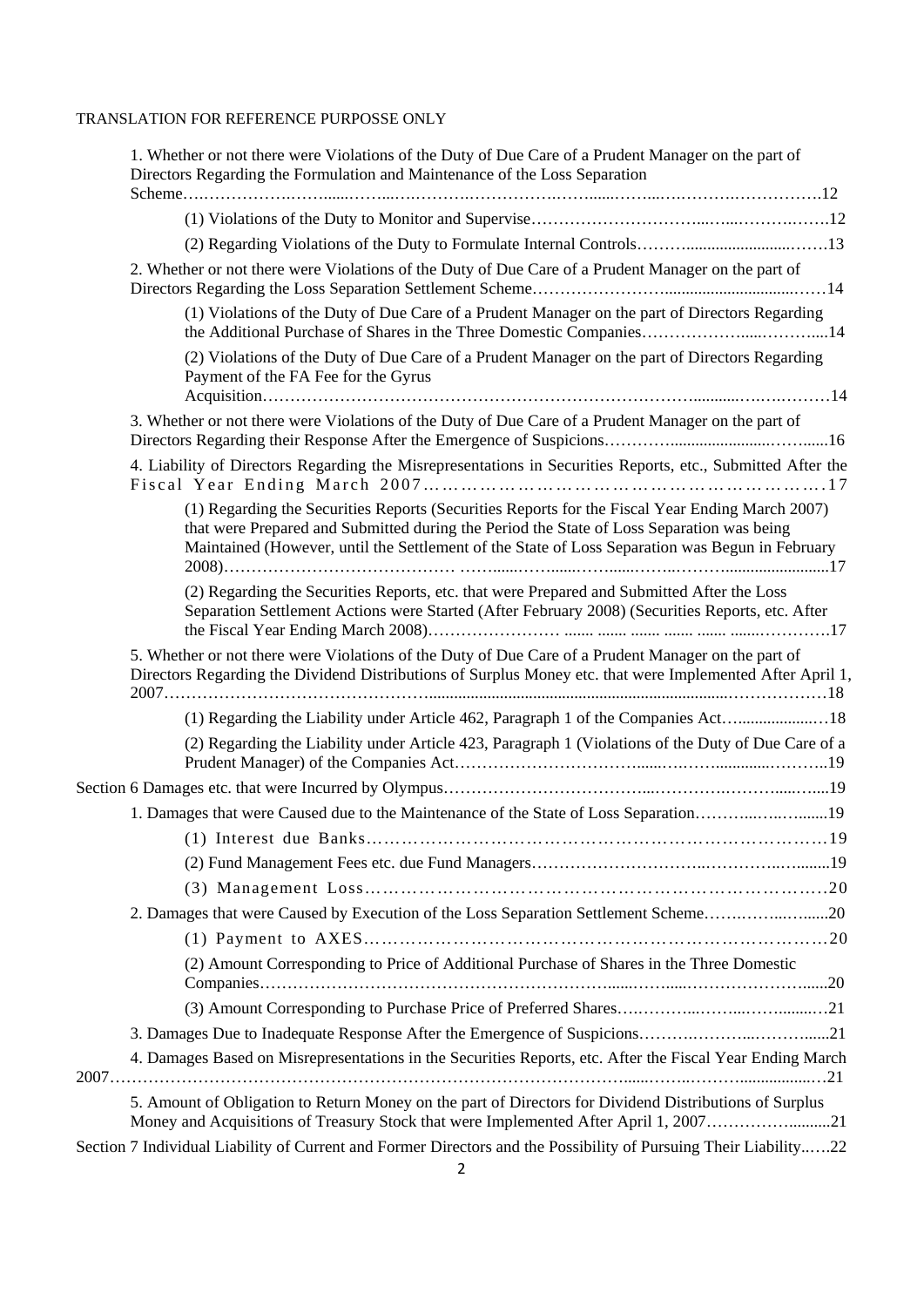|  | 2. Regarding Directors Other Than Participants and People Who Knew |  |
|--|--------------------------------------------------------------------|--|
|  |                                                                    |  |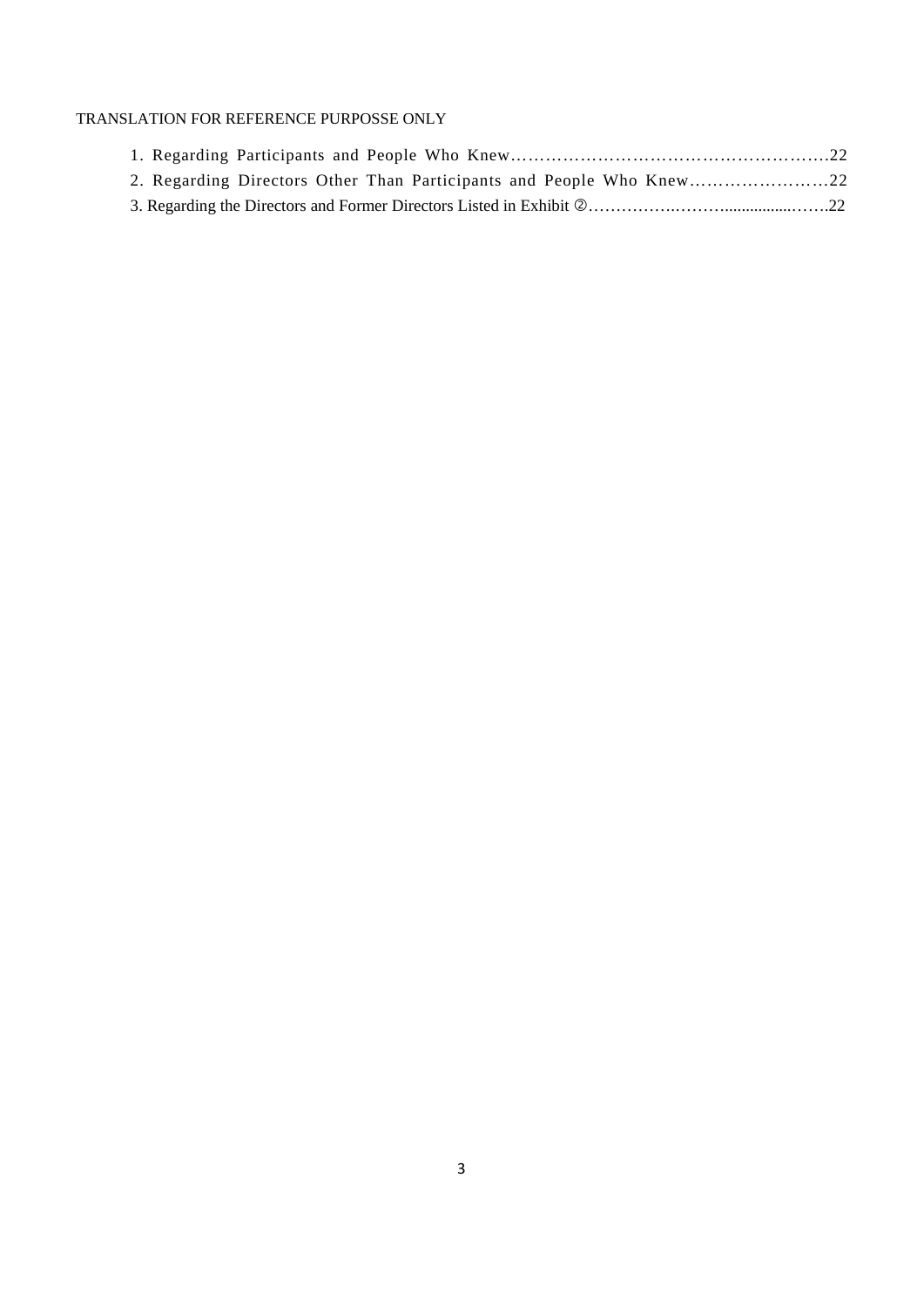Section 1 Outline of Investigation

1. Background to the Establishment of the Director Liability Investigation Committee

(1) Establishment of the Third Party Committee and the Submission of the Investigation Report

With the removal etc. of Mr. Michael Christopher Woodford (hereinafter referred to as "Woodford") from his positions of representative director and Chief Executive Officer at the Board of Directors' meeting on October 14, 2011 providing the momentum, the voices of shareholders questioning the validity and demanding clarification of the situation regarding fee payments to the Financial Advisor (hereinafter referred to as "FA") in the acquisition of Gyrus Group PLC (hereinafter referred to as "Gyrus"), and the acquisition and associated recognition of impairment loss of Altis Co., Ltd. (hereinafter referred to as "Altis"), NEWS CHEF Co., Ltd. (hereinafter referred to as "NEWS CHEF") and Humalabo Co., Ltd. (hereinafter referred to as "Humalabo." Note, together with Altis and NEWS CHEF, these are called the "Three Domestic Companies") became vociferous, and the stock price of Olympus Corporation (hereinafter referred to as "Olympus") declined sharply.

Accordingly, in order to fulfill its accountability to stakeholders, such as shareholders, and to seek recommendations for improving the governance regime, etc., on November 1 of that same year, Olympus established an investigation committee, composed of 5 lawyers and 1 certified public account who have no vested interest in Olympus (Chairman: Tatsuo Kainaka, attorney-at-law. Hereinafter referred to as the "Third Party Committee.")

Subsequently at Olympus, it was discovered that the posting of losses connected with securities investments etc. had been deferred from around 1990, so the Third Party Committee was also commissioned to investigate the facts regarding said deferral, and submitted the Investigation Report (hereinafter referred to as the "Third Party Committee Investigation Report") on December 6, 2011 on that commissioned work.

(2) Shareholders' Claim to File Suit Against Current and Former Directors

On November 7, 2011, Olympus received from its shareholders a claim to file suit to pursue the liability of current and former directors who are judged to be liable for the acquisition of Gyrus and the Three Domestic Companies (note that it was on November 9, 2011 that the individual shareholders' notification under Article 154, Paragraph 3 of the Act on Transfer of Bonds, Shares, etc. was received from said shareholders). Olympus also received, on November 17, 2011, from the above-noted shareholders, an additional claim to file suit to pursue the liability of current and former directors who are judged to be liable for unlawful expenditures for the acquisition of Gyrus and the Three Domestic Companies, for avoidance of posting losses and covering losses, and for the response to suspicions regarding unlawful actions pointed out by Woodford.

## (3) Establishment of the Director Liability Investigation Committee

In response to the foregoing, with regard to the deferment of posting of losses in the past and its associated series of problems, in order to have an investigation committee whose independence has been secured conduct a thorough investigation on whether or not there were actions that correspond to violations of the duty of due care of a prudent manager in the current and former directors' performance of duties, and to clarify the liability of the current and former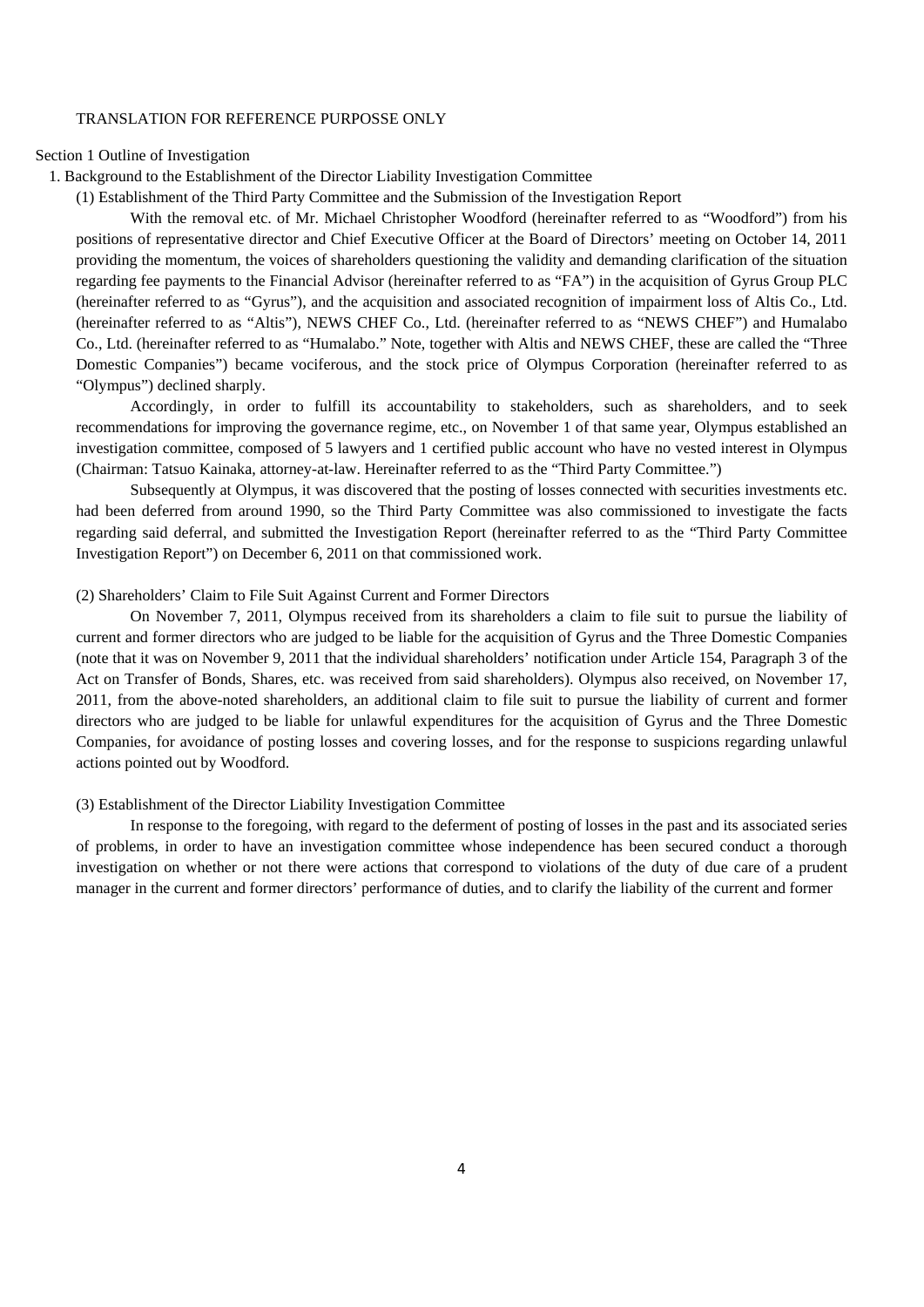directors regarding this series of problems, on December 7, 2011, the Board of Auditors of Olympus established the Director Liability Investigation Committee, composed of 3 lawyers who have no vested interest in Olympus or the current and former directors (chairman commissioner: Kazuo Tezuka. Hereinafter referred to as the "Director Liability Investigation Committee" or "this Committee").

2. Amendment of Securities Reports, etc. by Olympus and Addition of Commissioned Work

After this Committee began its investigation, on December 14, 2011, Olympus submitted to the Kanto Regional Finance Bureau an Amendment Report for Securities Reports, etc. on the settlement of accounts in past fiscal years from the fiscal year ending March 2007 to the fiscal year ending March 2011.

As a result, on the same day, the Board of Auditors of Olympus requested this Committee to include as its subject of investigation and review whether the current and former directors took actions that fall under violations of the duty of due care of a prudent manager in the performance of their duties on the issue of dividend distributions of surplus money that was implemented after April 1, 2007, and so additional work was commissioned.

## 3. Composition of this Committee

(1) Composition

The composition of this Committee is as follows. None of the committee members have any vested interest in Olympus or the current and former directors.

| Commission Chairman: | Kazuo Tezuka     | (attorney at law) |
|----------------------|------------------|-------------------|
| Commissioner:        | Hideki Matsui    | (attorney at law) |
| Commissioner:        | Satoru Mitsumori | (attorney at law) |

## (2) Assistants

This Committee appointed the following lawyers and 6 certified public accountants as assistants, and had them assist in this investigation. None of these assistants have any vested interest in Olympus or the current and former directors.

(Kaneko & Iwamatsu Law Office)

 Lawyer Takashi Kisaki, Lawyer Kengo Iida (Marunouchi Sogo Law Office) Lawyer Koichiro Oba, Lawyer Taizo Ota, Lawyer Takashi Nuibe Lawyer Wataru Nagashima, Lawyer Akira Nakano

## (Asahi Law Offices)

Lawyer Noriyasu Kaneko, Lawyer Jun Yamazaki

#### 4. Purpose of Investigation and Review

The purpose of the investigation and review that was commissioned to this Committee is an investigation and review from a legal perspective regarding the problems in  $\mathbb O$  and  $\mathbb Q$  below, regarding whether or not there were actions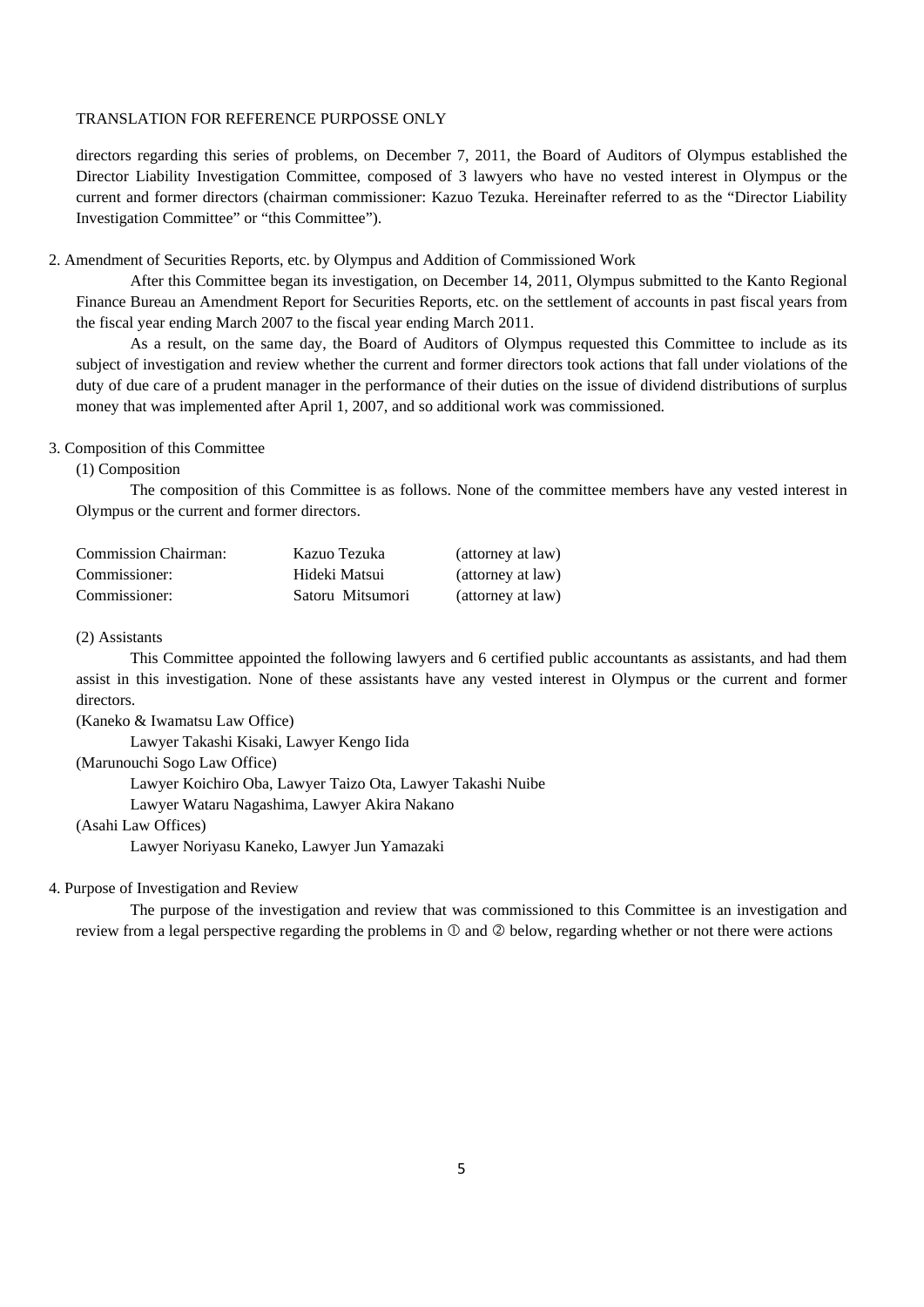that fall under violations of the duty of due care of a prudent manager in the performance of duties by the current and former directors of Olympus, and based on those results, to provide the judgment of this Committee as to whether or not it would be appropriate for Olympus to file suit to pursue the liability of the current and former directors.

 The deferment of posting of losses by Olympus connected with securities investments etc. from about the 1990s and the associated series of problems, centering around the method of using the acquisitions of Gyrus as well as Altis, NEWS CHEF, and Humalabo (hereinafter referred to as the "Series of Problems").

 The problem of the dividend distributions of surplus money that Olympus implemented after April 1, Heisei 19 (2007) (hereinafter referred to as the "Problem of the Surplus Dividend Distributions").

Section 2 Method and Scope of Investigation and Review

1. Method of Investigation and Review

(1) Investigation of Facts

Due to the background that the Board of Auditors of Olympus established the Directors Liability Investigation Committee on the premise of taking the investigation results and recommendations of the Third Party Committee seriously, and from the perspective of time constraints in terms of the time limit for addressing the previously-noted claim to file suit by the Olympus shareholders, this Committee decided to proceed with the investigation and review of each, by taking the facts that were identified by the Third Party Investigation Report as the premise for the Series of Problems, in principle, and the amounts and figures that were listed in the Amended Report for the Securities Reports, etc. for the fiscal year ending March 2007 to fiscal year ending March 2011 that were submitted to the Kanto Regional Finance Bureau (note that this was again amended on December 26, 2011) as the premise for the Problem of the Surplus Dividend Distributions, in principle.

Of course, in light of its duties, this Committee took procedures to interview the current and former directors. Specifically, together with obtaining opinions, etc. through written inquiries of all current and former directors listed later who were targeted in the investigation (excluding those who had already died and those who do not reside in Japan), and for those in which it was considered necessary, we also conducted direct interviews. Also, this Committee conducted an investigation of the facts that were insufficiently recognized by the Third Party Committee Investigation Report in making the judgment on the liability of directors and whether or not it would be appropriate to file suit to pursue liability, as well as investigations that were considered reasonably necessary for performing the work that was commissioned. Specifically, documents that were submitted by Olympus to the Third Party Committee and other documents were reviewed and analyzed, and a total of 31 interviews were conducted of Olympus' directors and auditors (including those that had already retired), as well as employees.

## (2) Review of Directors' Liability

Together with the investigation of item 1, this Committee performed the work of reviewing and judging whether or not there was liability as directors and whether or not it would be appropriate to file suit to pursue the liability of current and former directors of Olympus (the specific scope is listed later under item 2) for the Series of Problems and the Problem of the Surplus Dividend Distributions etc.. Specifically, court cases questioning violations of the directors' duty of due care of a prudent manager on the part of directors were reviewed and analyzed, and legal principles were searched in suits that pursued the liability of directors, and based on the facts recognized in (1), the judgment was made on whether or not there was liability on the part of the directors, and regarding the Series of Problems, Olympus' damages with legally sufficient cause were reviewed and judged for which the directors should be held accountable.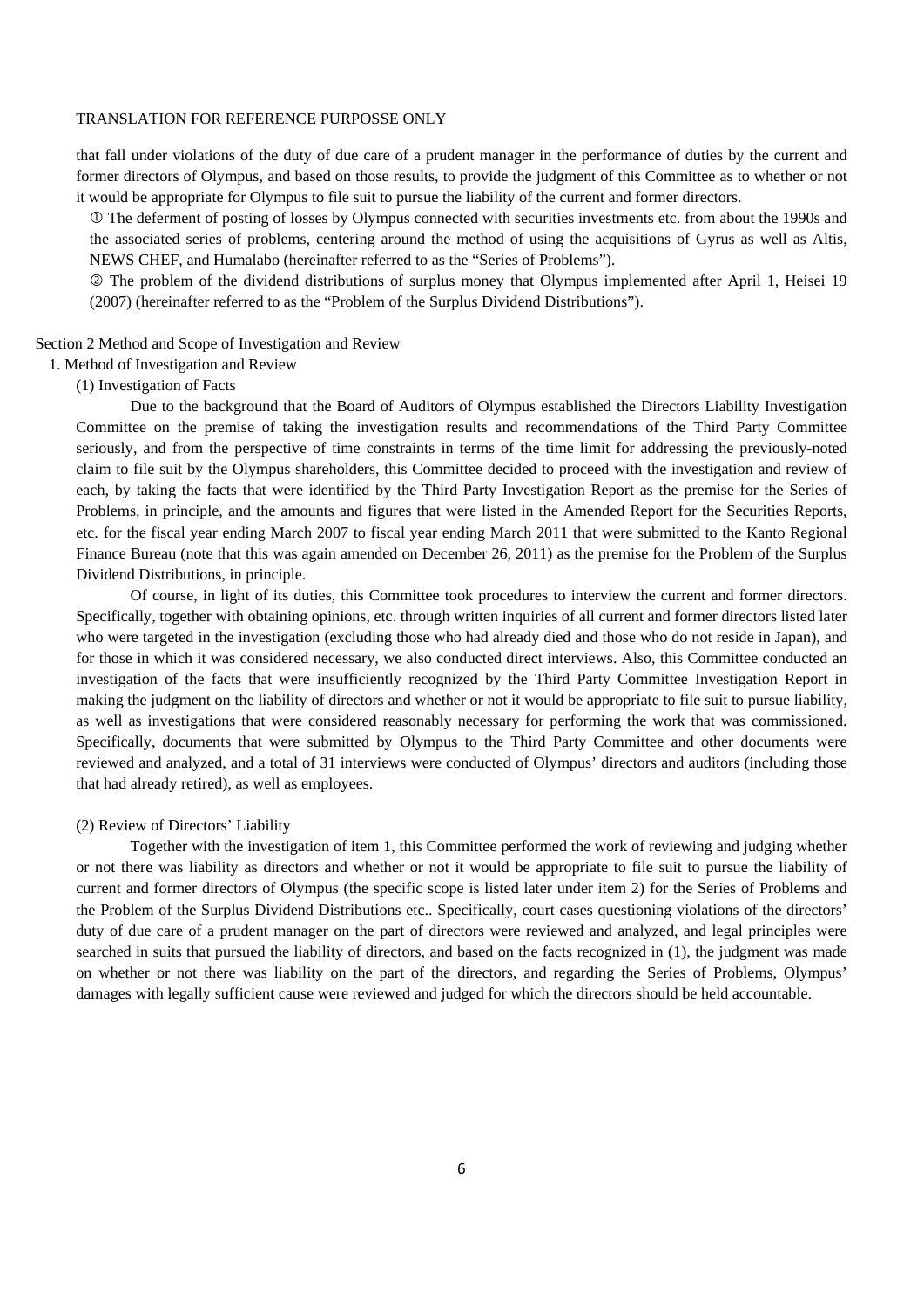2. Scope of Investigation and Review

In investigating and reviewing its commissioned work, this Committee mainly investigated and reviewed the following items:

(1) Whether or not there were violations of the duty of due care of a prudent manager on the part of the directors regarding the formulation and maintenance of the loss separation scheme

 Whether or not there were violations of the duty of due care of a prudent manager on the part of the directors regarding the preparatory actions for loss separation and the action of loss separation

 Whether or not there were violations of the duty of due care of a prudent manager on the part of the directors regarding the maintenance of the state of loss separation

 Whether or not there were violations of the duty of due care of a prudent manager on the part of the directors regarding the acquisition of ITX shares

(2) Whether or not there were violations of the duty of due care of a prudent manager on the part of the directors regarding the loss separation settlement scheme

 Whether or not there were violations of the duty of due care of a prudent manager on the part of the directors regarding the additional purchase of shares in the Three Domestic Companies

 Whether or not there were violations of the duty of due care of a prudent manager on the part of the directors regarding payment of the FA fee connected with the Gyrus acquisition

(3) Whether or not there were violations of the duty of due care of a prudent manager on the part of the directors regarding the response after press reports etc. were released on suspicions (hereinafter referred to as the "Emergence of Suspicions") regarding the Three Domestic Companies and the Gyrus problem

(4) Whether or not there was liability of directors regarding the misrepresentations in the securities reports, etc. submitted after the fiscal year ending March 2007

(5) Liability of directors regarding the dividend distributions of surplus money etc. implemented after April 1, 2007

(6) Violations of the duty of due care of a prudent manager on the part of the directors and damages

(7) Individual liability of current and former directors and whether or not it would be appropriate to pursue liability

Also, the scope of directors who were the subject of the above-noted investigation on whether or not there were violations of the duty of due care of a prudent manager and whether or not there were liabilities was restricted to the current directors of Olympus and those who were in the position of director after the closing of the regular shareholders meeting held in June 1997.

Section 3 Outline of This Incident

1. Olympus' Management of Financial Assets and Generation of Massive Losses

With the sharp appreciation of the Yen after 1985, Olympus faced significant decreases in operating profit, and based on the judgment that it would be difficult to immediately improve operating revenue through sales efforts in its main business, during the era when Toshiro Shimoyama (hereinafter referred to as "Shimoyama") was president, a policy was set forth for actively deploying financial measures that aimed at the efficient management of excess money, in order to increase non-operating profit. Under said policy, Olympus, in managing its financial assets, and in addition to the safe financial instruments up to that time, started performing active money management through domestic and overseas bonds, futures transactions in stocks/ bonds, interest and currency swaps, structured bonds, specified money trusts and specified fund trusts. Later, however, in the beginning of 1990, with the bursting of the so-called bubble economy, Olympus came to bear losses through its management of financial assets, and in order to recover said unrealized losses, planned on recovering massive losses through financial instruments, whose risks were higher, such as derivatives, from which large returns could be expected. However, as a result, losses deepened through such instruments.

Under such circumstances, the mark-to-market accounting standards were to be introduced from the fiscal year ending March 2001, in which a market value basis would be adopted to replace the acquisition cost basis that had been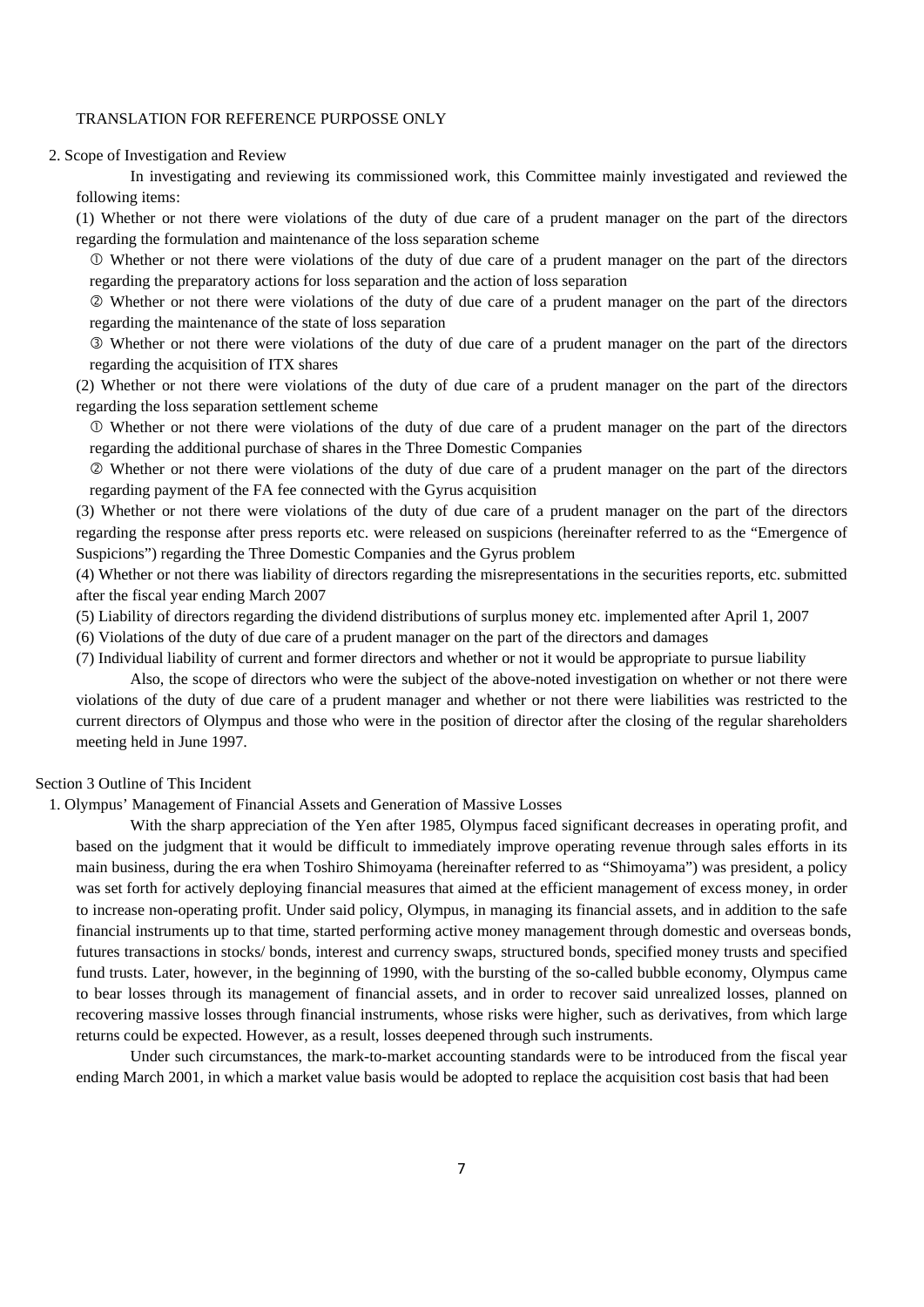used up to that time, and Olympus faced a situation where it would have no choice but to post as a valuation loss the massive unrealized losses that had ballooned to about 95 billion Yen by 1998, if a marked to market valuation were to be applied to its financial assets.

#### 2. Execution of Separation of Losses in Financial Instruments and Maintenance of Separated State

Faced with such situation, employees affiliated with the Finance Department, Hideo Yamada (hereinafter referred to as "Yamada") and Hisashi Mori (hereinafter referred to as "Mori") received advice from external consultants, and from around March 1998, formulated a scheme for separating losses from Olympus (hereinafter referred to as the "Loss Separation Scheme") by having receiver funds that were not subject to Olympus' consolidation purchase financial instruments with large unrealized losses at book value, and came to execute that scheme under the approval of Masatoshi Kishimoto (hereinafter referred to as "Kishimoto"), who was the president at that time. Specifically, in order to inject purchase capital into said funds, they formulated and executed the method of  $\mathbb O$  having banks make loans to the receiver funds etc., using Olympus' deposits as collateral, and the method of  $\oslash$  Olympus investing in business investment funds, and having money flow from those funds to the receiver funds. And in the Loss Separation Scheme, many overseas funds were made to intermediate between Olympus and the receiver funds, with the cooperation of multiple outside collaborators, in order to make Olympus and the receiver funds appear unrelated, so that the mechanism was extremely complex. And in executing this Loss Separation Scheme, Makoto Nakatsuka (hereinafter referred to as "Nakatsuka") was involved in the practical work.

With regard to Tsuyoshi Kikukawa (hereinafter referred to as "Kikukawa") as well, the details of the Loss Separation Scheme and facts of its execution were reported to him at least by January 2000, and he is seen to have become aware in that way.

The Loss Separation Scheme was executed by an extremely limited number of employees who belonged to the Finance Department, and said state of loss separation was subsequently maintained by those limited employees and directors who were in charge of the Finance Department (hereinafter referred to as the "Directors and Others Involved"). Also, while the loss separation was being executed (March 2000), the Directors and Others Involved had 9323 shares of ITX stock purchased for a total of 10 billion Yen with the fund (ITV) that was used for the Loss Separation Scheme, but because the stock price declined, Olympus suffered damages.

Since at least June 2001, when Kikukawa took office as president, periodic reports were made directly in meetings where Kishimoto, Kikukawa and others participated, at a frequency of twice a year, on the status of the unrealized losses of financial assets that had been separated into the receiver funds, and periodic reports separate from those meetings were made to Shimoyama also, but it is thought these were not conveyed to directors or auditors other than Shimoyama, Kishimoto, or Kikukawa. Also, not only was the mechanism of said Loss Separation Scheme extremely complex, but since there were coordinated and devious cover-up operations undertaken by the Directors and Others Involved with collaborators outside the company, as a closed scheme, so to speak, that was intentionally hidden by the Directors and Others Involved, this did not become known by directors, auditors, or employees other than those in the Finance Department, nor by the auditing firm for a period as long as over 10 years thereafter.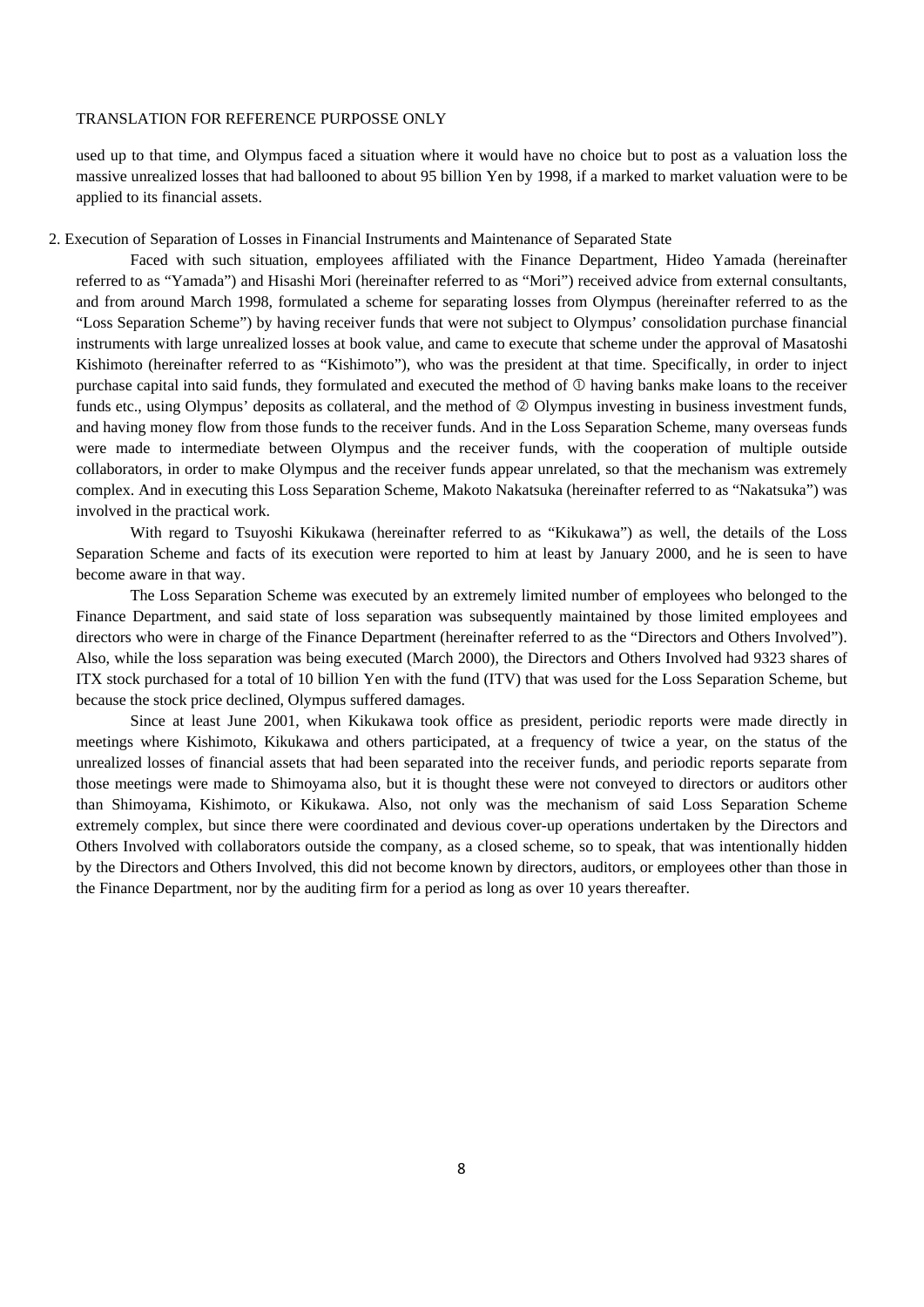#### 3. Actions in Preparation for Settlement of Separation of Financial Assets

The Directors and Others Involved had been thinking that the losses that were separated in this way from Olympus needed to be settled eventually, and for that method they considered adding the losses separated in the Loss Separation Scheme to the asset value, when acquiring shares and assets of other companies in corporate acquisition projects, and by paying large fees to FAs on the occasion of those acquisitions, posting those additional amounts and fees as assets, such as "goodwill," and afterwards, depreciating them gradually by posting them as expenses over the depreciation period in the accounts (hereinafter referred to as the "Loss Separation Settlement Scheme"), thereby attempting to settle the separated losses in that way. And so, after obtaining the approval of Kikukawa, who was the president at that time, Yamada and Mori formulated and executed the 2 methods of settling the state of loss separation, those being the additional purchase of shares in the Three Domestic Companies of Altis, NEWS CHEF, and Humalabo (referring to that based on the resolution of the Board of Directors' meeting held on February 22, 2008. The same hereinafter.) and the purchase of the warrant purchase rights and preferred shares that were issued as the FA fee connected with the acquisition of Gyrus.

Part of the additional purchase of shares in the Three Domestic Companies and the purchase of warrant purchase rights and preferred shares that were issued as the FA fee for the acquisition of Gyrus were both done through resolutions of the Board of Directors, and those meetings could have served as an opportunity for the directors and auditors other than the Directors Involved who were in attendance at those Board of Directors' meetings to come to know the facts of the above-noted loss separation, but in either opportunity, the other directors and auditors did not become aware of the purpose of the additional purchase of shares in the Three Domestic Companies or the payment of FA fees for the Gyrus acquisition, and accepted the explanations of the Directors and Others Involved, and approved them. Especially from the end of 2008 to around June 2009, the auditing firm had made extraordinary notifications to the auditors and the persons in charge of accounting that the price for the additional purchase of shares in the Three Domestic Companies and the FA fee for the Gyrus acquisition were too high, and that there were concerns about violations of the duty of due care of a prudent manager, judging from economic rationality, and notwithstanding the fact that said notifications had been reported to the Board of Directors also, the other directors etc. did not treat it as a serious matter, and subsequently, in March 2010, they passed the resolution to approve the purchase of the preferred shares that were granted as the FA fee for the Gyrus acquisition from the assignee for the enormous amount of 620 million dollars.

In contrast with the Directors and Others Involved separating the unrealized losses of financial instruments that were generated at Olympus and maintaining them, the other directors etc. could not find out about said facts for a long time, and while the Directors and Others Involved were devising transactions for settling the losses, the other directors, while they were given the opportunity to become aware during the process of discussions about those transactions at the Board of Directors' meetings, in the end, approved those transactions in those Board of Directors' meetings.

As a result, from the time the losses were separated until they were settled, interest and handling charges were generated for the formulation and maintenance of the Loss Separation Scheme, while at the same time, mainly as a result of fees etc. being paid to collaborators who were involved in the management of funds in settling the loss separation, massive damages were incurred by Olympus, while at the same time, because financial statements were not prepared properly, this lead to the execution of dividend distributions of surplus money and the acquisitions of treasury stock that exceeded the distributable amount.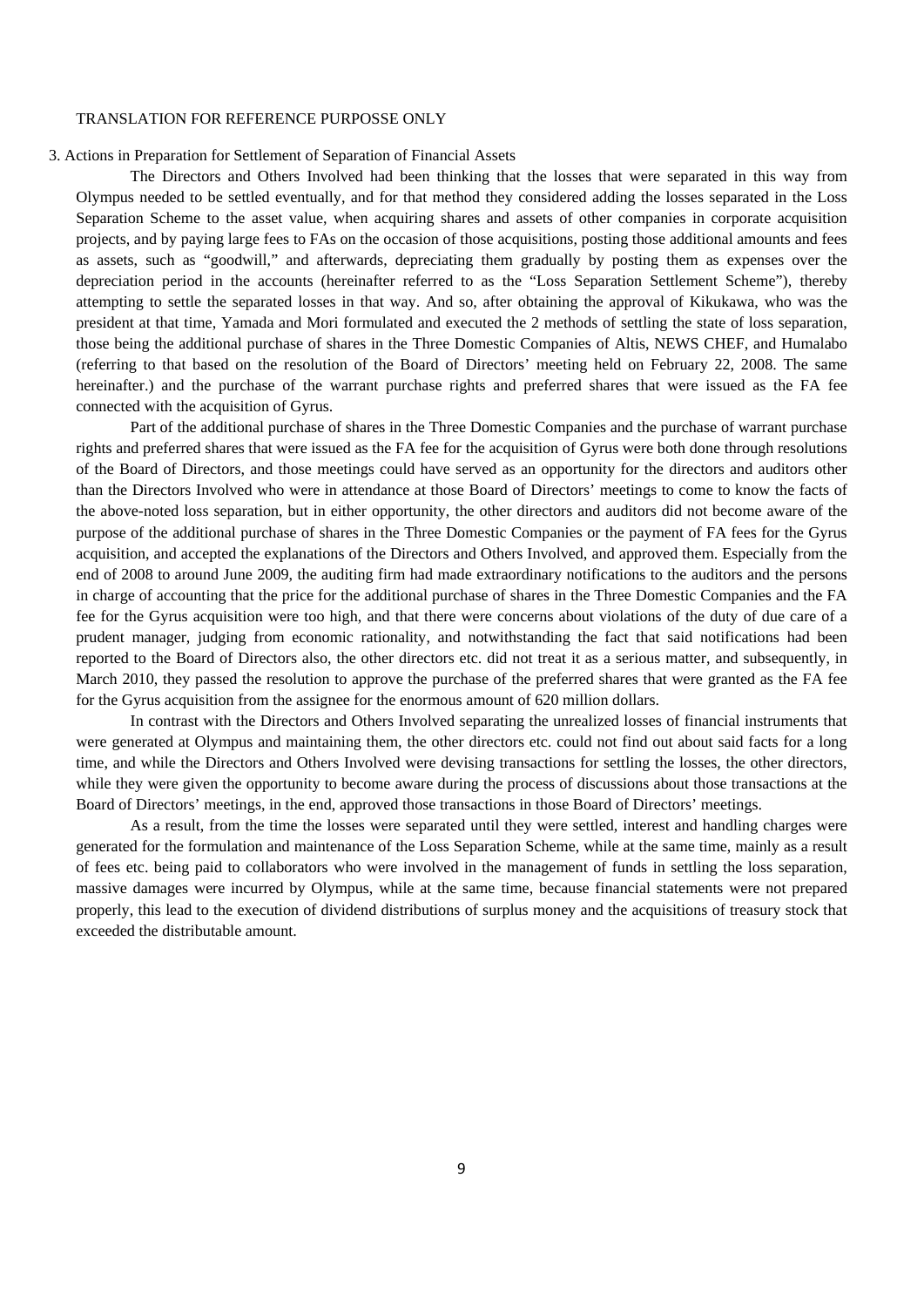#### 4. Subsequent History

And in July 2011, there were reports released in some magazines on the suspicion that the price for the additional purchase of shares in the Three Domestic Companies and the acquisition price of Gyrus, including the purchase of preferred shares, were massive. On being notified of these by his acquaintances, Woodford, who was the representative director at that time, took actions such as independently commissioning an investigation to an outside accounting office, and with the presentation of the existence of suspicions to the directors serving as the momentum, the above-noted Third Party Committee was established at Olympus, and in the process of investigation by that Committee, the above-noted facts came to be discovered.

#### Section 4 Liability of Directors Who Were Participants and People Who Knew

#### 1. Regarding the Illegality etc. of the Series of Actions

(1) Formulation and Maintenance of the Loss Separation Scheme (including Acquisition of ITX Shares)

The formulation and maintenance of the Loss Separation Scheme, and the act of newly managing the surplus funds that were injected from Olympus into the receiver funds or pass-through funds during the state in which the Loss Separation Scheme was formulated and maintained (a representative case of new funds management was the acquisition of ITX shares by ITV. Hereinafter referred to collectively as the "Formulation, Maintenance, etc. of the Loss Separation Scheme", together with the formulation and maintenance of the Loss Separation Scheme) not only made the proper processing of settlements extremely difficult at Olympus by themselves, but at the same time, caused misrepresentations in the securities reports, etc. to be generated, and generated unnecessary burdens for Olympus (the interest, handling charges, management losses, etc. generated due to loans by funds for the Formulation, Maintenance, etc. of the Loss Separation Scheme).

Therefore, the directors and employees who were involved in the Formulation, Maintenance, etc. of the Loss Separation Scheme (hereinafter referred to as the "Participants") or those directors and employees who knew or could have found out that the Formulation, Maintenance, etc. of the Loss Separation Scheme would be executed (hereinafter referred to as the "People Who Knew") bore the duty to respond by stopping or correcting such actions or states, and the act of violating that duty and becoming involved themselves in the Formulation, Maintenance, etc. of the Loss Separation Scheme, or else approving (tacitly approving) or leaving them unattended, is a violation of the duty of due care of a prudent manager on the part of the directors, or is a violation of the duty of good faith on the part of the employees.

## (2) Action to Settle Loss Separation

Purchasing additional shares in the Three Domestic Companies or making payment under the pretext of an FA fee for the Gyrus acquisition in order to settle the state of loss separation that was achieved by the formulation of the Loss Separation Scheme (hereinafter referred to collectively as "Loss Separation Settlement Actions") are by themselves a use of the company's assets for an improper purpose, and not only constitutes cause in aiding the misrepresentations in its securities reports etc., including the misrepresentation of material items, but also generates unnecessary burdens for the company (fees etc. to outside collaborators).

Therefore, the directors and employees who knew or could have found out about the execution of the Loss Separation Settlement Actions bore the duty to respond in order to stop such actions, and the act of violating that duty and becoming involved themselves in the Formulation, Maintenance, etc. of the Loss Separation Scheme, or else approving (tacitly approving) or leaving them unattended, is a violation of the duty of due care of a prudent manager on the part of the directors, or is a violation of the duty of good faith on the part of the employees.

#### (3) Response After the Emergence of Suspicions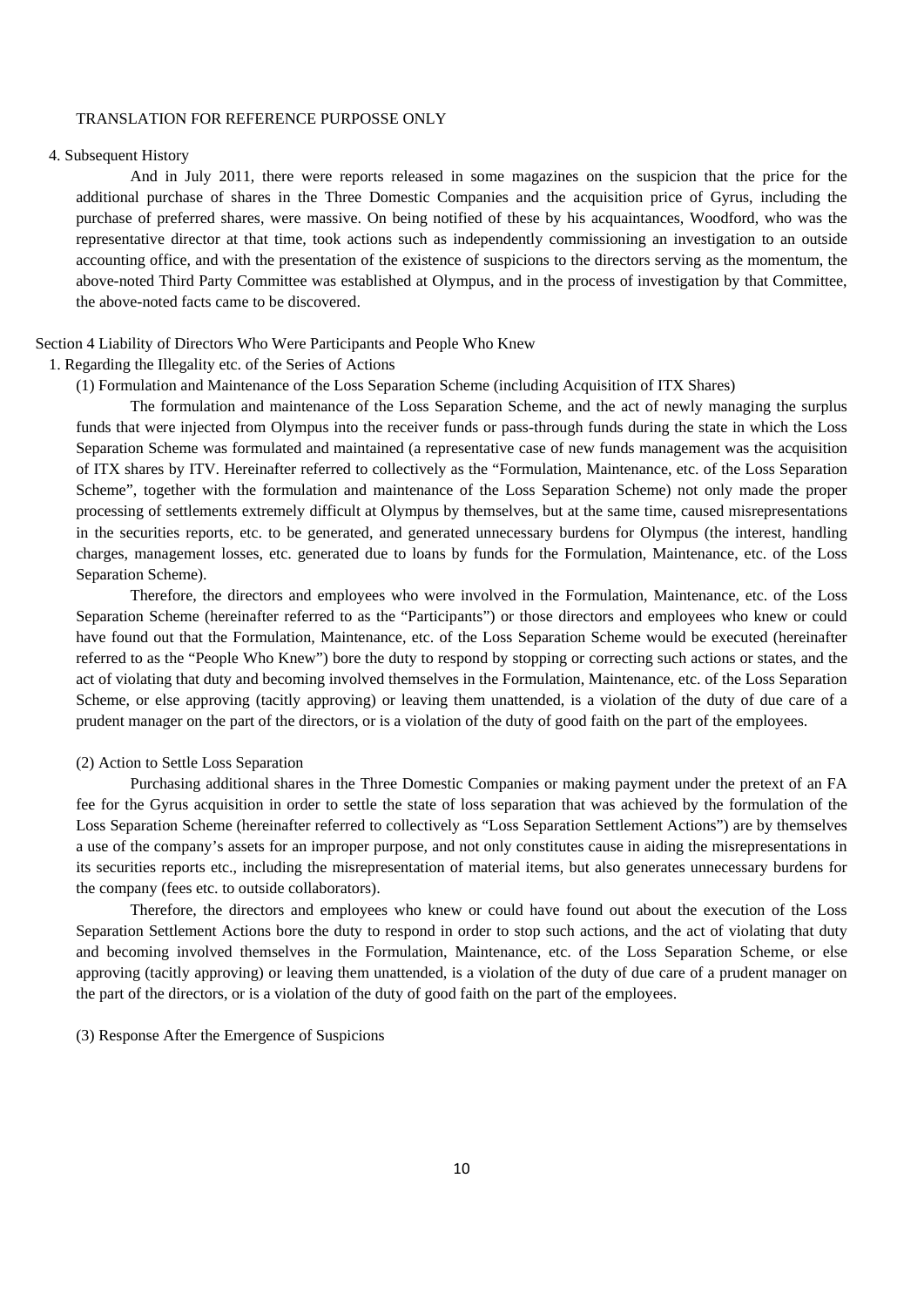The directors and auditors who were involved in the Formulation, Maintenance, etc. of the Loss Separation Scheme or the Loss Separation Settlement Actions have a duty to resolve illegal acts without covering them up, regardless of having conducted them themselves, and neglecting to do so is a violation of the duty of due care of a prudent manager.

#### (4) Misrepresentations in the Securities Reports, etc. Submitted After the Fiscal Year Ending March 2007

Olympus bears the duty of compliance with laws and regulations, and as such, must prepare and submit securities reports, etc. having true and correct content as set forth by the Securities and Exchange Act and the Financial Instruments and Exchange Act. Therefore, in cases where the directors and auditors who were involved in the Formulation, Maintenance, etc. of the Loss Separation Scheme or the Loss Separation Settlement Actions, or who knew or could have found out about these states and actions, approved (tacitly approved) or left them unattended without responding in order to correct them, there are violations of the duty to comply with laws and regulations, or the duty to monitor and supervise.

(5) Dividend Distributions of Surplus Money etc. that were Implemented After April 1 2007

The dividend distributions of surplus money and the acquisitions of treasury stock that were implemented after April 1, 2007 at Olympus were both in excess of the distributable amount, according to Olympus' non-consolidated balance sheet that was amended on December 14, 2011. Under the Companies Act, dividend distributions of surplus money and acquisitions of treasury stock can only be done within the range of the distributable amount, and those executive directors who performed duties related to the dividend distributions of surplus money and the acquisitions of treasury stock in excess of the distributable amount, and those directors etc. who approved the Board of Directors' meeting resolutions related to the same, jointly bear the duty to pay the entire amount that was issued for the dividend distributions of surplus money or the acquisitions of treasury stock, with the exception of cases in which it is proven that they did not fail to exercise due care with respect to the performance of their duties.

2. Violations of the Duty of Due Care of a Prudent Manager and Liability of Directors Who Were Participants and People Who Knew

Those who were involved in or knew about the entirety or a part of the series of actions in this incident were the 6 people, being Yamada, Mori, Nakatsuka, Shimoyama, Kishimoto, and Kikukawa, and their respective violations of the duty of due care of a prudent manager etc., and liability for dividend distributions of surplus money etc. are as follows. (1) Yamada and Mori

Yamada and Mori were actively involved in all of the actions connected with the Series of Problems in this incident, and it can be acknowledged that prior to being appointed as directors, they violated the duty of good faith as employees, and after being appointed as directors (after June 2003 for Yamada, and after June 2006 for Mori), they violated the duty of due care of a prudent manager as directors.

Also, with respect to the suspicions pointed out by Woodford after September 2011, the 4 people, Yamada, Mori, Kikukawa, and Nakatsuka, did not try to discuss this problem properly in the Board of Directors' meetings, and covered up the fact of the loss deferral from the directors who were not aware of the loss deferral, and continued their false explanations that there were no problems that could be deemed illegal in the FA fee for the Gyrus acquisition or the acquisitions of the Three Domestic Companies, and further, made criticisms of Woodford to those directors whose association with Woodford was limited and were unfamiliar with said person, and guided them in the direction of approving his removal, and lead the directors who were not aware of the loss deferral away from having suspicions, and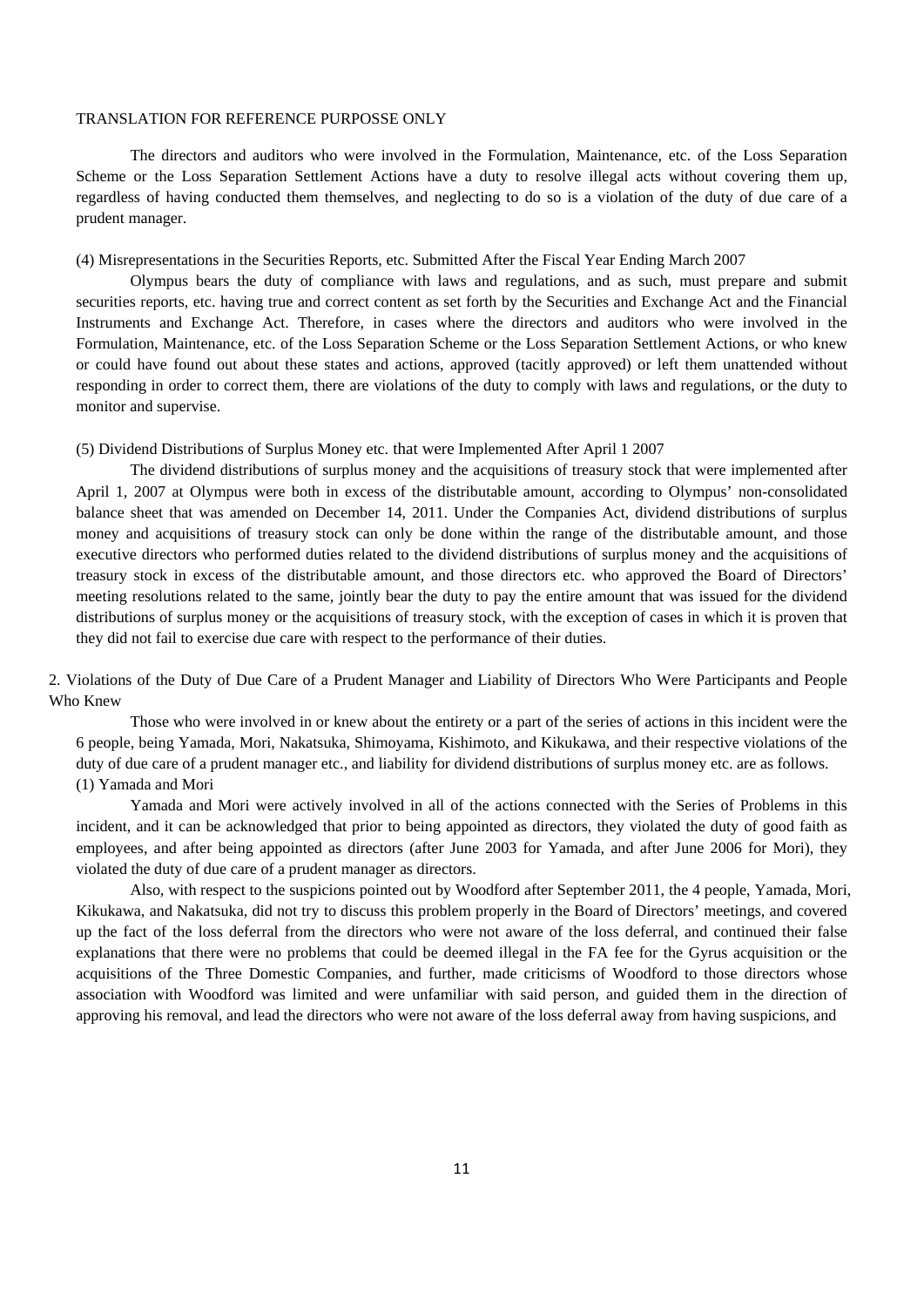tried to avoid the discovery of the illegal actions. Said series of actions violate the duty as directors to resolve illegal actions without covering them up.

Further, with regard to the dividend distributions of surplus money and the acquisitions of treasury stock that was implemented after April 1, 2007 as well, they approved the resolution regarding the same at the Board of Directors' meeting, and bear the payment duty set forth in Article 462, Paragraph 1 of the Companies Act.

#### (2) Nakatsuka

As an employee, Nakatsuka was involved in the practical work of the Formulation, Maintenance etc. of the Loss Separation Scheme, and as a result, knew or could have found out the purpose of the transaction connected with the loss settlement actions. For that reason, it can be acknowledged that he violated the duty of good faith as an employee before being appointed as a director in June 2011, and after his appointment as a director, as noted in (1) above, he violated the duty of due care of a prudent manager as a director, for his response after the Emergence of Suspicions.

Further, regarding the dividend distributions of surplus money that were implemented in June 2011, he performed the duty of the distribution of money etc. as a director, and bears the payment duty set forth in Article 462, Paragraph 1 of the Companies Act.

#### (3) Shimoyama

Shimoyama knew or could have found out about the Formulation, Maintenance, etc. of the Loss Separation Scheme, and it can be acknowledged that until he retired as a director in June 2004, he violated the duty of due care of a prudent manager as a director for having approved (having tacitly approved) or having left unattended these actions or states without stopping or correcting them.

## (4) Kishimoto

Kishimoto had approved the Formulation, Maintenance, etc. of the Loss Separation Scheme, and until he retired as a director in June 2005, it can be acknowledged that he violated the duty of due care of a prudent manager as a director.

#### (5) Kikukawa

Kikukawa knew about the actions connected with the Series of Problems by January 2000 at the latest, and had approved them, and it can be acknowledged that he violated the duty of due care of a prudent manager as a director.

Also, as noted in (1) above, the duty of due care of a prudent manager as a director can be acknowledged for his response after the Emergence of Suspicions.

Further, for the dividend distributions of surplus money and the acquisitions of treasury stock that were implemented after April 1, 2007 as well, he approved the resolution of the Board of Directors' meeting regarding the same, and bears the payment duty set forth in Article 462, Paragraph 1 of the Companies Act.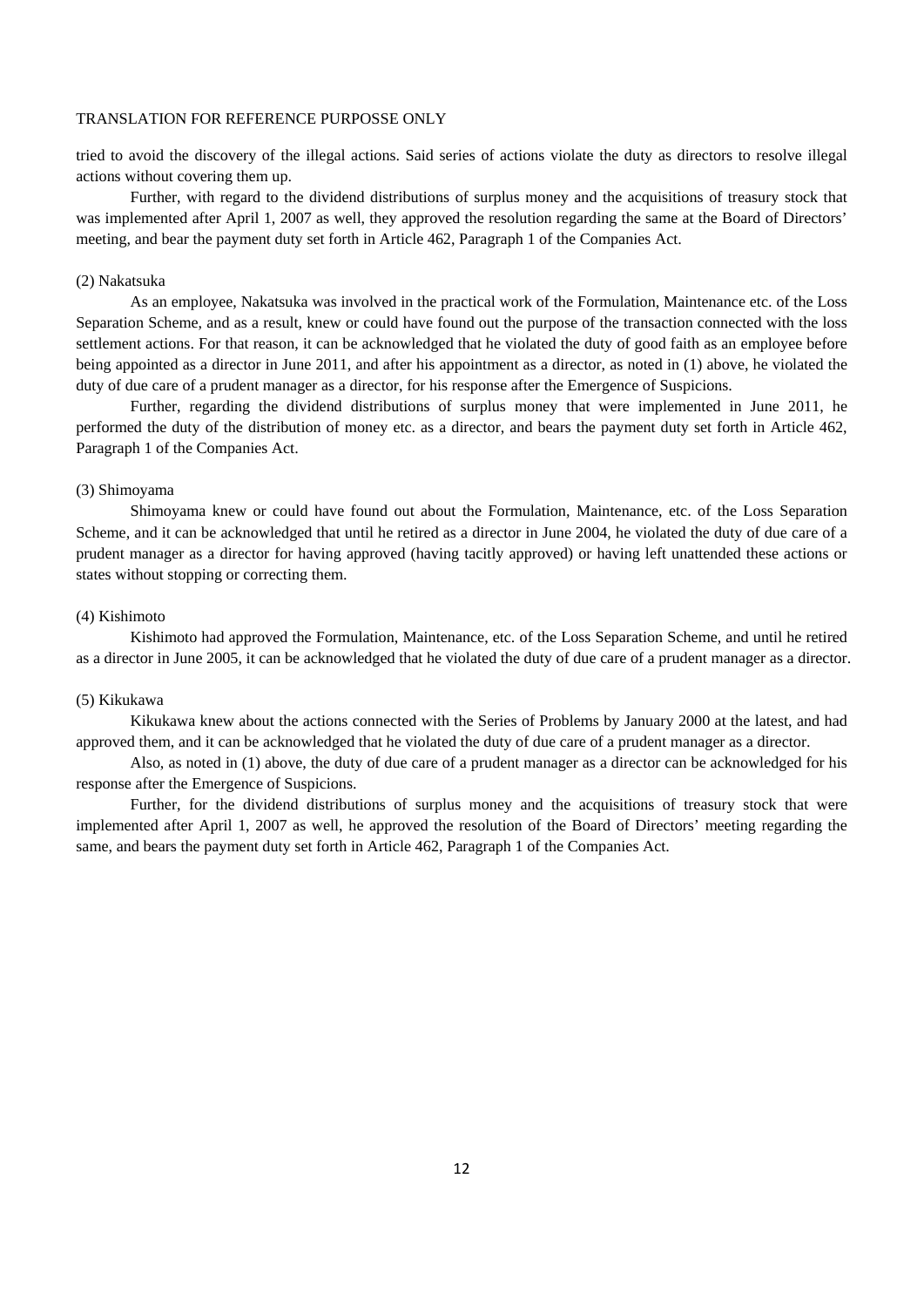Section 5 Liability of Directors Other Than Participants and People Who Knew

1. Whether or not there were Violations of the Duty of Due Care of a Prudent Manager on the part of Directors Regarding the Formulation and Maintenance of the Loss Separation Scheme

(1) Violations of Duty to Monitor and Supervise

1) From January 1998 to March 2001

During the period from January 1998 to March 2001, the directors other than the Participants and People Who Knew were not essentially in charge of the departments responsible for managing financial assets connected with the Formulation, Maintenance, etc. of the Loss Separation Scheme. For this reason, violations of the duty to monitor and supervise as directors can be acknowledged on the part of the directors other than the Participants and People Who Knew only in such cases where there were special circumstances in which they knew or were able to know about the Formulation, Maintenance, etc. of the Loss Separation Scheme by the Participants and the People Who Knew, but overlooked them.

However, for those directors other than the Participants and People Who Knew, there were no special circumstances in which they knew or were able to know about the Formulation, Maintenance, etc. of the Loss Separation Scheme. For this reason, violations of the duty to monitor and supervise cannot be acknowledged with respect to the Formulation, Maintenance, etc. of the Loss Separation Scheme during said period.

## 2) After April 2001

## A. Okubo

From April 2001 to October 2002, Okubo was in charge of the department that was charged with managing financial assets. For this reason, he had the duty to supervise Yamada, Mori, and Nakatsuka, who were involved in the maintenance of the state of loss separation.

However, no circumstances could be seen to support that Okubo knew about the Formulation, Maintenance, etc. of the Loss Separation Scheme. Also, in addition to facts such as that the Loss Separation Scheme that had been formulated as of April 2001 was conducted under an extremely complex scheme where losses were separated through multiple overseas funds, that cover-up operations were performed with the cooperation of outside third parties, that no disputes had arisen with LGT Bank etc., so that there were no opportunities to discover the state of loss separation, and considering that Okubo's career up to that time as well as the period that Okubo was in charge of the department charged with financial assets had been short, and that the actions during that period to maintain the state of loss separation were no more than amount increases and disbursements in time deposits, it cannot be acknowledged that Okubo could have found out about the state of loss separation at that time. Also, with respect to Okubo at that time, there are no facts in existence that are sufficient in making the assessment that there were clearly problems in his supervision of Yamada, Mori, and Nakatsuka.

For this reason, it cannot be acknowledged that Okubo violated his duty to supervise Yamada, Mori, and Nakatsuka.

B. Other Directors Other Than Participants and People Who Knew

Other than Okubo, the directors other than the Participants and People Who Knew were not in charge of the department that was in charge of managing financial assets.

Also, with respect to those directors other than the Participants and People Who Knew, no special circumstances could be acknowledged in which they knew or could have found out about the maintenance of the state of loss separation during the period from April 2001 up to the time the losses were settled in March 2011.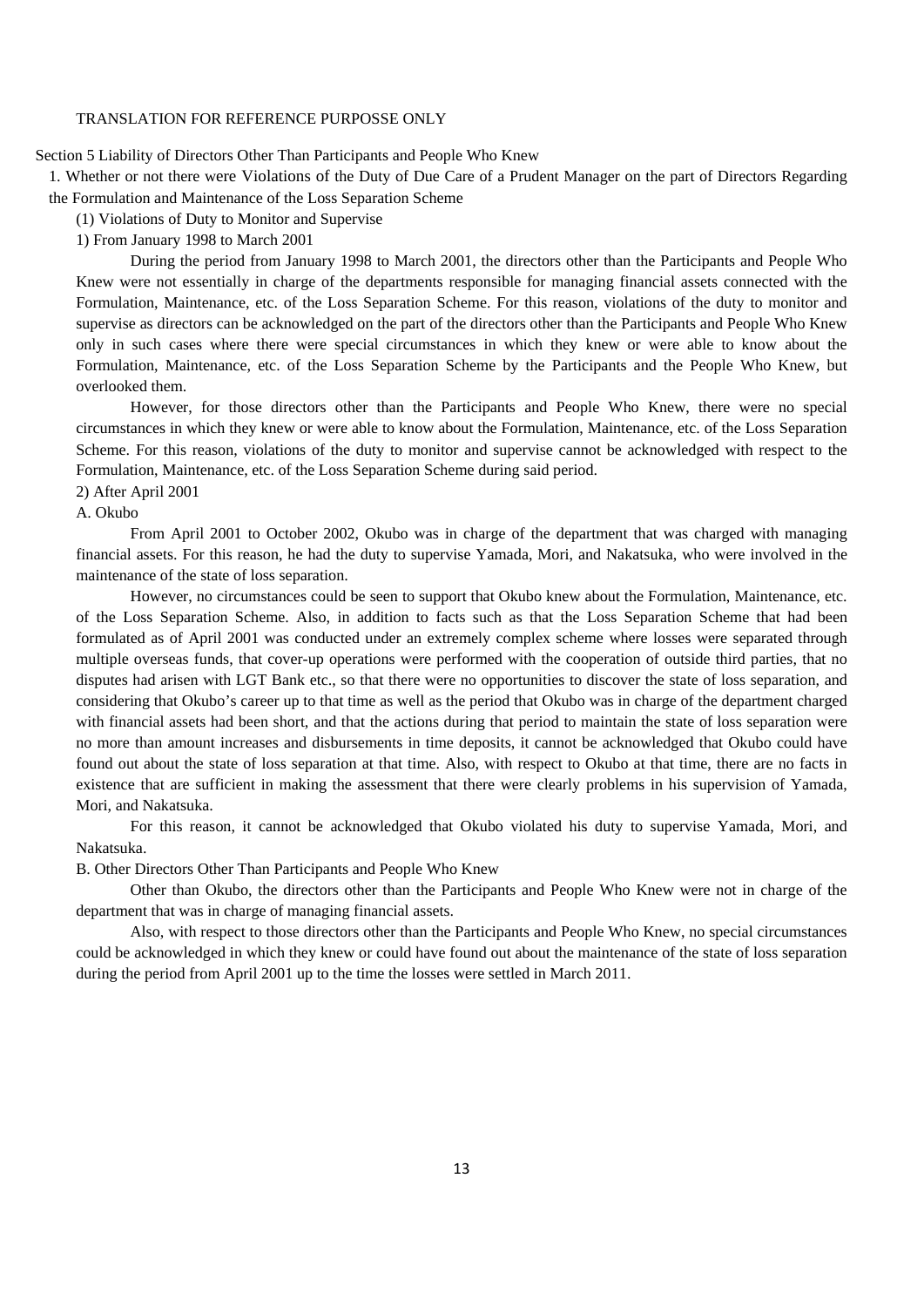For this reason, it cannot be acknowledged that the directors other than the Participants and People Who Knew violated their duty to monitor and supervise during that period.

#### (2) Regarding Violations of the Duty to Formulate Internal Controls

#### 1) From January 1998 to March 2001

The directors other than the Participants and People Who Knew bear the duty to monitor the status of the performance of duties in formulating a risk management system among the representative director and the directors in charge of operations regarding the management of financial assets, but provided that the performance of duties is being monitored through a reasonable risk management system, and unless there are special circumstances that cause suspicion that the directors' performance of duties is illegal, the legitimacy can be acknowledged with respect to trusting that such performance of duties is lawful, and unless there are such special circumstances, it is taken that a violation of the duty of due care of a prudent manager would not be called into question in the context of the duty to monitor.

Also, judging from the circumstances during said period such as that a certain risk management system had been formulated with respect to the management of financial assets based on asset management standards, that reports were being made to the officers in charge regarding the management status, that an Audit Office had been established in the Accounting Department, that audits were being conducted by the auditing firm, and that prioritized audits were conducted each term by the Board of Auditors, it can be judged that there was a reasonable risk management system in existence at the time. Also, no special circumstances could be seen that caused suspicion that the performance of duties by the representative director or the directors in charge of operations was illegal.

For this reason, violations of the duty to formulate internal controls cannot be acknowledged during said period in the directors other than the Participants and People Who Knew.

## 2) After April 2001

## A. Regarding Okubo

Okubo was the director in charge of operations for the department that managed financial assets from April 2001 to the end of October 2002, and had the duty of specifically deciding on the risk management system and formulating it.

And during said period, judging from the circumstances such as that in addition to the management structure that had been formulated by March 2001 as noted above, the standards for presenting matters and reports to the Board of Directors had been set forth in which it was clarified that the provision of collateral exceeding 5 billion Yen per case would be presented to the Board of Directors, that the Board of Auditors had been conducting prioritized audits in each fiscal year for items regarding internal controls, that the Internal Audit Office had been made independent of the Accounting Department from April 2001, and that the management execution plan for financial assets and its management status were now being reported to the Board of Directors, it cannot be acknowledged that Okubo was in violation of the duty of due care of a prudent manager regarding the formulation of a risk management system. B. Regarding Other Directors Other Than Participants and People Who Knew

In addition to those listed in "A" above, judging from the circumstances such as that a General Affairs Department Compliance Office was established on October 1, 2005, that the basic policy for the internal controls system was established and had been in operation since the Board of Directors' meeting in May 2006, and that internal controls reports were being prepared and submitted as set forth in the Financial Instruments and Exchange Act following the audit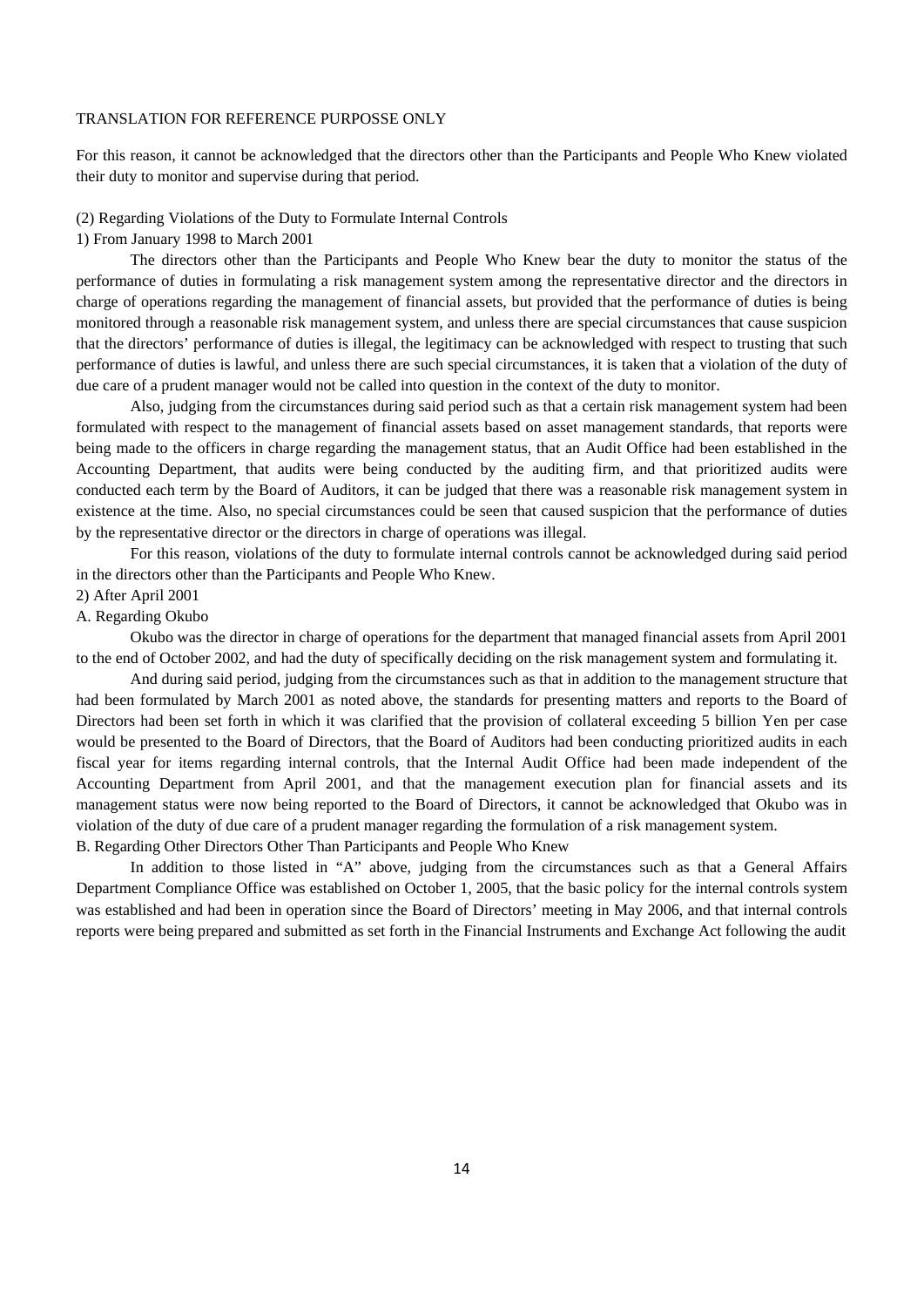by the auditing firm after the fiscal year ending March 2009, it can be judged that a reasonable risk management system was in existence from April 2001 until March 2011, when the losses were settled. Also, there were no special circumstances that would have caused suspicion that the performance of duties by the representative director or directors in charge of operations was illegal.

For this reason, violations cannot be acknowledged during said period of the duty to formulate internal controls by the directors other than the Participants and People Who Knew.

2. Whether or not there were Violations of the Duty of Due Care of a Prudent Manager on the part of Directors Regarding the Loss Separation Settlement Scheme

(1) Violations of the Duty of Due Care of a Prudent Manager on the part of Directors Regarding the Additional Purchase of Shares in the Three Domestic Companies

Among the directors that approved the Board of Directors' meeting resolution for the additional purchase of shares in the Three Domestic Companies, it cannot be acknowledged that the directors other than the Participants and People Who Knew were aware of the purpose of partial settlement of the loss separation.

However, considering that the price of the additional purchase of shares in the Three Domestic Companies was as large as 61.379 billion Yen (note that Olympus' consolidated current net earnings was 47.799 billion Yen for the latest settlement period), as a discretionary management decision, at the very least, there is the need for a proper review of the necessity or risk with respect to the additional purchase as well as the validity of the price of the additional purchase.

Nevertheless, it is believed that the gathering of information and its analysis and review were not done sufficiently with respect to those items that are considered necessary to review the necessity or risk of the additional purchase as well as the validity of the price of the additional purchase, such as  $\mathbb O$  the relationship between the businesses of the Three Domestic Companies and Olympus' business (synergy effect), the size of the necessity to turn the Three Domestic Companies into subsidiaries premised on their shareholder composition etc.,  $\circledcirc$  the background and amounts of the acquisitions of shares in the Three Domestic Companies in the past, and the business plans and performance comparisons that were the premise for the same,  $\Phi$  the attributes of the sellers who were the shareholders of each company and the progress of negotiations with them, and  $\circledcirc$  the actual state of business of the Three Domestic Companies and the feasibility of their business plans; it is believed that there were careless errors in the process of recognizing the facts (the gathering of information and its analysis and review) that served as the premise for making the management decision. Also, in the decision based on the knowledge of those facts, they had approved the acquisition of shares in the Three Domestic Companies, which were venture corporations with little performance, for a price as high as 61.379 billion Yen at most, without having made accommodations such as undertaking a feasibility assessment (business due diligence) etc. by a third party, or having considered the risk in the case the business plans went awry, and the necessity or the validity of the acquisition in that connection, so it can be acknowledged that the process of inference in the management decision and its content were clearly unreasonable.

Therefore, violations of the duty of due care of a prudent manager can also be acknowledged in the directors other than the Participants and People Who Knew (Takayama, Morishima, Yanagisawa, Tsukaya, Okubo, Terada, Nagasaki, Yusa, Furihata) who approved the Board of Directors' meeting resolution for the additional purchase of shares in the Three Domestic Companies.

(2) Violations of the Duty of Due Care of a Prudent Manager on the part of Directors Regarding Payment of the FA Fee for the Gyrus Acquisition

1) Regarding the Board of Directors' meeting resolution of November 19, 2007 concerning the Execution of the Agreement with the FA

In the Board of Directors' meeting resolution of November 19, 2007 concerning the execution of the agreement with the FA,  $\Phi$  It cannot be judged of the directors other than the Participants and People Who Knew to the extent that there were careless errors in the process of recognizing facts (the gathering of information and its analysis and review) that became the premise for making the management decision of executing the agreement with the FA, or that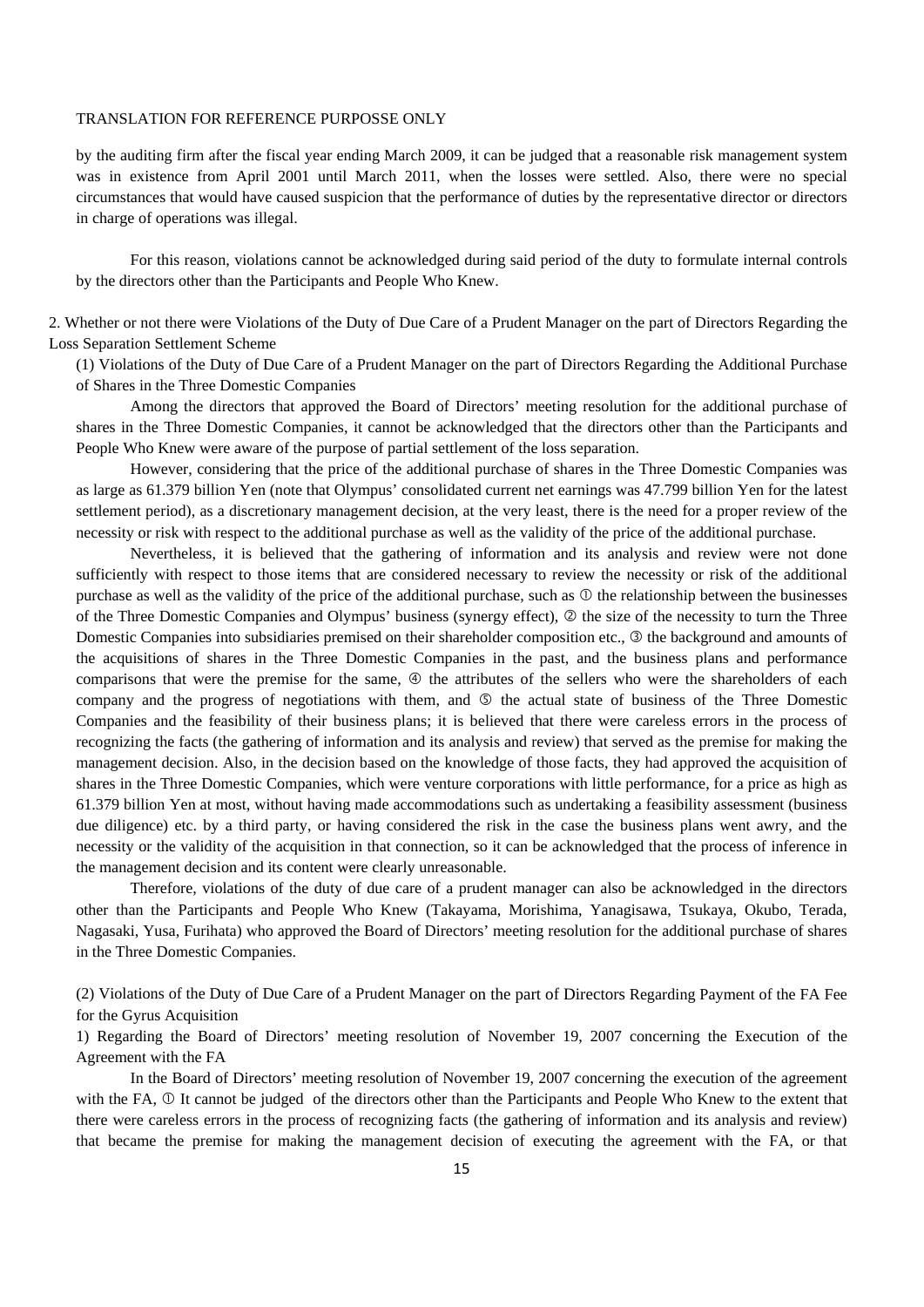unreasonable, and  $\oslash$  it also cannot be said that the process of inference in the decision based on those recognized facts and its content were clearly unreasonable.

Therefore, it cannot be acknowledged that there were violations of the duty of due care of a prudent manager on the part of the directors other than the Participants and People Who Knew.

2) Regarding the Board of Directors' meeting resolution of September 26, 2008 concerning the Purchase of Warrant Purchase Rights and Issuance of Preferred Shares

Among the directors that approved said Board of Directors' meeting resolution, it cannot be acknowledged that the directors other than the Participants and People Who Knew were aware of the purpose of partial settlement of the loss separation.

However, in approving the purchase of warrant purchase rights and the proposal for the issuance of preferred shares instead of stock options in said Board of Directors' meeting resolution, the face value of the preferred shares issued by Gyrus that was to be issued as the fee for the FA was 177 million dollars (about 22.1 billion Yen under the exchange rate at that time), and notwithstanding the fact that the value of the stock options that were issued as the FA fee was supposed to be approximately 8.5 billion Yen, considering that it was just under 3 times that amount, and that the purchase price of the warrant purchase rights that was issued as the FA fee was 50 million dollars (about 5.25 billion Yen under the exchange rate at that time), as a discretionary management decision, at the very least, there is the need to conduct a proper review of the necessity to pay these fees to the FA, and the validity of the fee amount.

Nevertheless, in said Board of Directors' meeting resolution, the gathering of information and its analysis and review were not done sufficiently with respect to items that are considered necessary to review the necessity of the fee payment and the validity of the fee amount, such as  $\mathbb O$  the content of the agreement with the FA, and  $\mathbb O$  the appraised value of the stock options and the preferred shares that would be issued in its place and the valuation basis of the warrant purchase rights; approvals had been made on the purchase of the warrant purchase rights for the price of 50 million dollars, and the proposal for preferred shares for an issue price of 177 million dollars, which were significantly higher than the fee scale that had originally been planned (approximately 8.5 billion Yen). Therefore, there were careless errors in the process of recognizing the facts (the gathering of information and its analysis and review) that became the premise for making the management decision, and it can be acknowledged that the process of inference in the management decision and its content were significantly unreasonable.

Therefore, among the directors who approved said Board of Directors' meeting resolution, violations of the duty of due care of a prudent manager can also be acknowledged in the directors other than the Participants and People Who Knew (Takayama, Morishima, Yanagisawa, Tsukaya, Okubo, Terada, Nagasaki, Chiba, Hayashi, Fujita).

3) Regarding the Board of Directors' meeting resolution of March 19, 2010 concerning the Purchase of Preferred Shares It cannot be acknowledged that the directors other than the Participants and People Who Knew that approved said Board of Directors' meeting resolution were aware of the purpose of partial settlement of the loss separation.

However, in approving the proposal for the purchase of the preferred shares in said Board of Directors' meeting resolution, the purchase price of the preferred shares that were issued as the fee to the FA and had been assigned to a third party was 620 million dollars (about 55.8 billion Yen under the exchange rate at that time), and considering that it was more than 3 times the issue price of the preferred shares of 177 million dollars, as a discretionary management decision, at the very least, there was the need to conduct a proper review of the necessity to purchase said preferred shares, and the validity of the purchase price.

Nevertheless, in said Board of Directors' meeting resolution, the gathering of information and its analysis and review were not done sufficiently with respect to those items that are considered necessary to review the necessity of the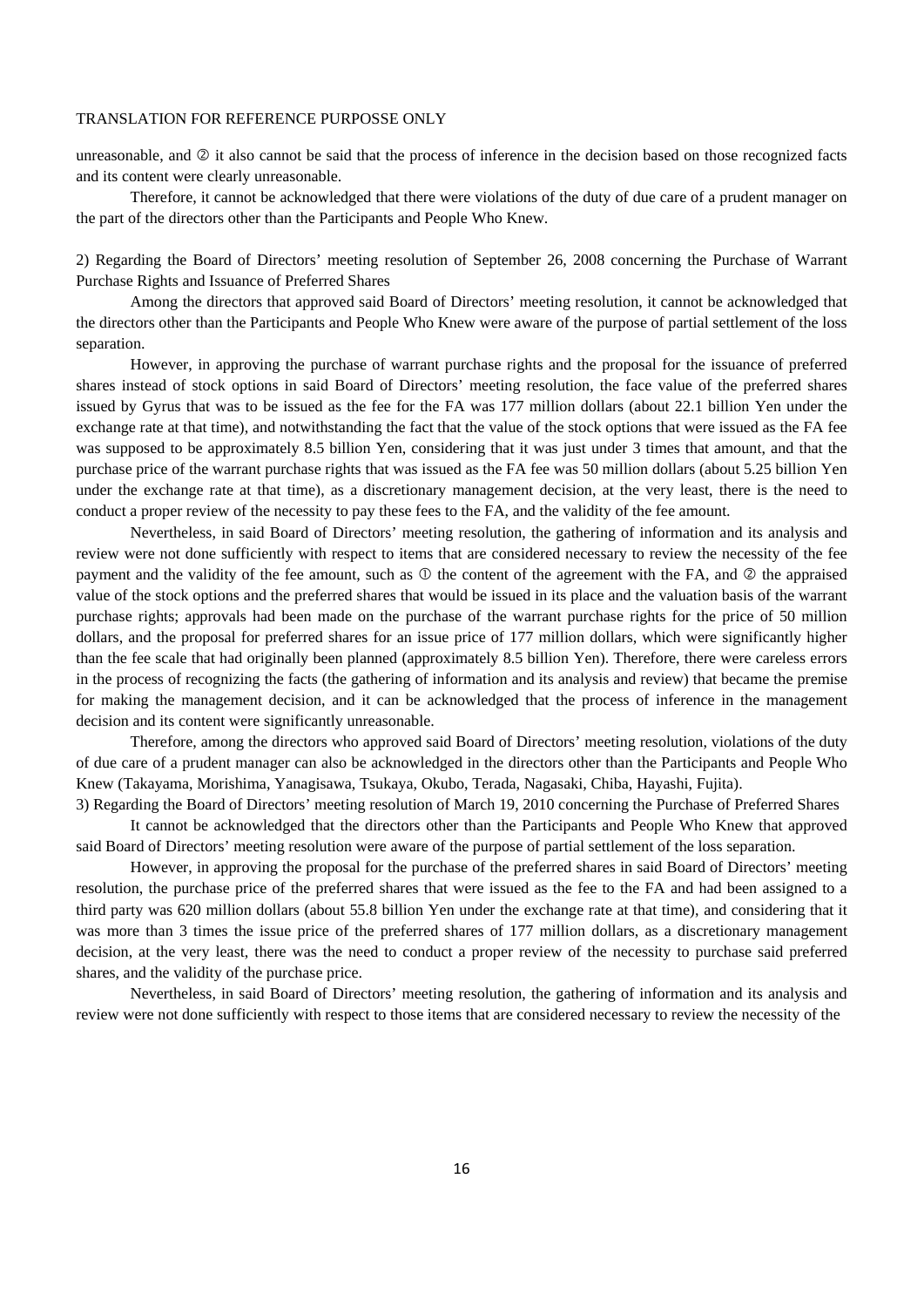purchase of additional purchase and the validity of the purchase price, such as  $\Phi$  the content of the agreement that granted the veto right, which caused the purchase price of the preferred shares to become massive, and the background that led to the agreement, as well as a legal review by a third party of the effect of said agreement, and  $\oslash$  evaluation documents of the preferred shares; approvals had been made on the proposal to purchase the preferred shares for a price of 620 million dollars, which had a material effect on Olympus's financial state. Therefore, it can be acknowledged that there were careless errors in the process of recognizing the facts (the gathering of information and its analysis and review) that became the premise for making the management decision, and that the process of inference in the management decision and its content were clearly unreasonable. Therefore, violations of the duty of due care of a prudent manager can also be acknowledged in the directors other than the Participants and People Who Knew (Takayama, Morishima, Yanagisawa, Tsukaya, Okubo, Fujita, Chiba, Hayashi, Kawamata) who approved said Board of Directors' meeting resolution.

3. Whether or not there were Violations of the Duty of Due Care of a Prudent Manager on the part of Directors Regarding their Response After the Emergence of Suspicions

(1) The directors other than the Participants and People Who Knew were not found to be aware of the Formulation, Maintenance, etc. of the Loss Separation Scheme or the Loss Separation Settlement Actions, but in the event suspicions of unlawful acts are recognized, there is the duty to investigate it, and in the event the results of the investigation identify them to be true, there is the duty to announce the facts and to take other necessary responses, and in the event these are neglected, it would constitute a violation of the duty of due care of a prudent manager; in contrast to Woodford taking actions such as pointing out the suspicions regarding the acquisition price of the shares in the Three Domestic Companies and the Gyrus acquisition, and independently requesting an investigation from PwC, they approved the agenda item at the Board of Directors' meeting to remove Woodford from his positions as representative director and president and executive officer, CEO, and removed Woodford.

(2) The reason that the directors other than the Participants and People Who Knew approved the removal of Woodford was that, setting aside the validity of their awareness, whether from their own experience or through information they heard, they had doubts about the suitability of Woodford as the president, and it can be acknowledged that they were aware of the necessity with respect to holding discussions in venues such as the Board of Directors' meetings on how to respond to the suspicions that were being pointed out, as a separate issue from the removal of Woodford, and had the intention of doing so.

Therefore, it cannot be judged that they abandoned the duty to investigate the suspicions that were being pointed out, or that they ignored the duty to investigate, due to the removal of Woodford.

With respect to the result that they had underestimated the suspicions pointed out by Woodford, and had trusted the misrepresentations of Kikukawa, Mori, Yamada and others based on their cover-up of facts, the matter calls for sufficient reflection from the view of corporate governance, but it cannot be judged to the extent that the actions taken by each director who was not aware of the facts of the loss deferral after Woodford pointed out the suspicions were violations of the duty of due care of a prudent manager as directors (the duty to investigate in the event suspicions of unlawful acts are pointed out).

(3) To add to that, the conclusion above is not based on an evaluation that Olympus' corporate governance regime was in a satisfactory state of course. When it is considered that the loss deferral of the matter in question in the past, and the Series of Problems related to this was not made clear for as long as 10 years, and that if suspicions had not been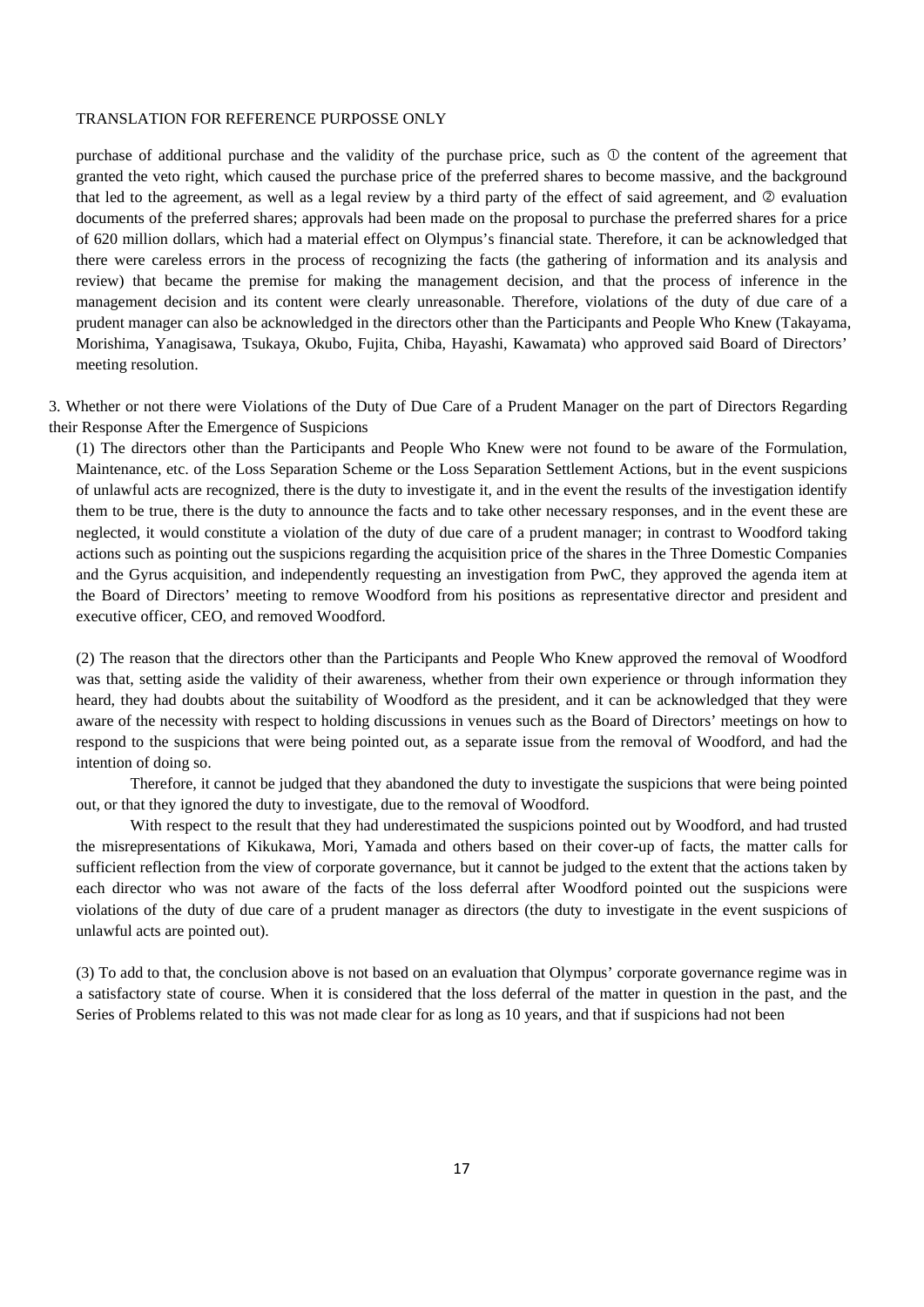pointed out by Woodford this time, there was the possibility that the truth would have remained buried, we cannot help but be deeply concerned about the closed nature of Olympus' management structure and the weakness of its governance that allowed said situation. It is clear to everyone involved this time that leaving an unlawful situation unattended threatens even the existence of a corporation.

This Committee strongly desires that fundamental improvements be made to the management structure to date, so that these points are swept away, and that Olympus continues as a truly active corporation.

4. Liability of Directors Regarding the Misrepresentations in the Financial Reports, etc. Submitted After the Fiscal Year Ending March 2007

Among the directors other than the Participants and People Who Knew, from June 2009, Kawamata, as the Head of the Business Support Headquarters, had the duty of compliance with laws and regulations for preparing and submitting securities reports, etc. that were true and correct, and the directors other than Kawamata had the duty to monitor and supervise that true and correct securities reports, etc. were being prepared.

(1) Regarding the Securities Reports (Securities Reports for the Fiscal Year Ending March 2007) that were Prepared and Submitted during the Period the State of Loss Separation was being Maintained (However, until the Settlement of the State of Loss Separation was Begun in February 2008)

1) Violation of Duty to Monitor and Supervise by Directors Other than Participants and People Who Knew

Since circumstances cannot sufficiently be found to make the evaluation that the directors other than the Participants and People Who Knew were aware of or could have found out about the Formulation, Maintenance, etc. of the Loss Separation Scheme, it cannot be acknowledged that they violated the duty to monitor and supervise with respect to the misrepresentations in the securities reports, etc. that accompanied the state of loss separation being maintained without being corrected.

2) Regarding the Violation of Duty as Director Regarding the Formulation of Internal Controls

It can be judged that a reasonable risk management system had been formulated, and since there were no special circumstances that would cause suspicion of unlawful performance of duties, a violation of duty cannot be acknowledged.

(2) Regarding the Securities Reports, etc. (Securities Reports, etc. After the Fiscal Year Ending March 2008) that were Prepared and Submitted After the Loss Separation Settlement Actions were Started (After February 2008) 1) Violation of Duty to Monitor and Supervise on the part of Directors Other than Participants and People Who Knew

Since circumstances cannot be found to make the evaluation that the directors other than Kawamata knew or could have found out that the loss separation was being maintained, it cannot be acknowledged that they violated the duty to monitor and supervise with respect to the misrepresentations in the securities reports, etc. that accompanied the state of loss separation being maintained without being corrected.

However, with respect to those directors who were found to have violated the duty of due care of a prudent manager concerning the additional purchase of shares in the Three Domestic Companies and the purchase of the warrant purchase rights and preferred shares that were granted as the FA fee for the Gyrus acquisition, since it can be taken that they could have found out that the acquisition price for the shares in the Three Domestic Companies and the FA fee for the Gyrus acquisition were excessive, the problem becomes whether it could be said that they could also have found out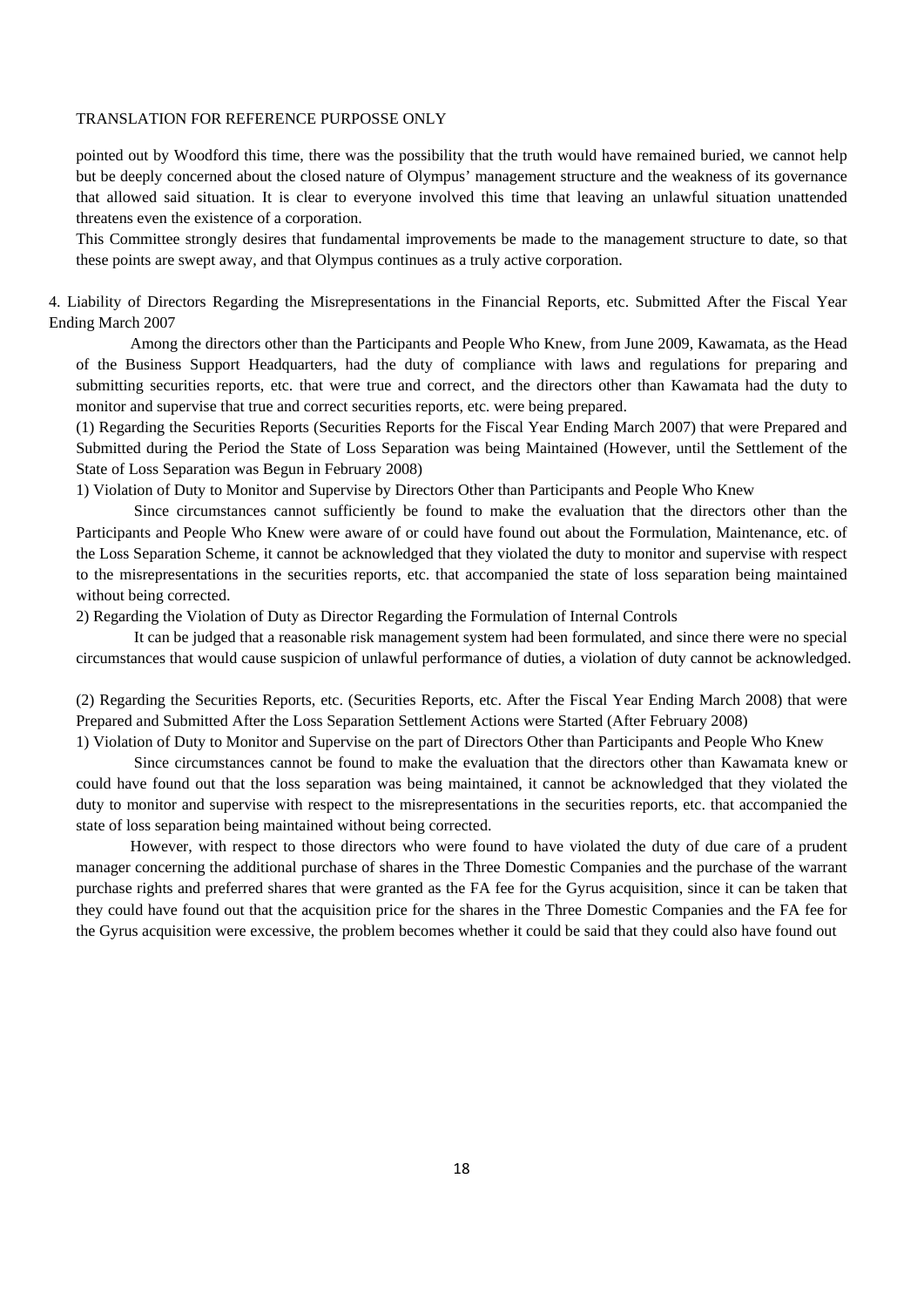about the misrepresentations in the securities reports, etc. as a result of that knowledge.

However, for directors who had no professional knowledge of accounting, considering that the accounting firm had issued an unqualified clean opinion with respect to the price of the additional purchase of shares in the Three Domestic Companies and the financial statements in which accounting treatment was done for the Gyrus acquisition, it can be understood that it was unavoidable for them to trust that the accounting treatment was done properly, so an assessment cannot be made to the extent that they could have found out that the content of the securities reports, etc. were false, and it cannot be acknowledged that there were violations of the duty to monitor and supervise. 2) Regarding Kawamata

With regard to Kawamata, in addition to the facts in "A" above, as the Head of the Accounting Department from the end of 2008 to the spring of 2009, he actually received notification that the FA fee connected with the Gyrus acquisition was excessive, and because he knew that Olympus received notification from the auditing firm in the fiscal year ending March 2009 and had recognized as an impairment loss the portion exceeding 5% of the acquisition amount out of the FA fee connected with the Gyrus acquisition that had been paid by the end of that fiscal year based on the judgment that said portion was essentially not an FA fee, the problem becomes whether he could have found out that the content of the securities reports, etc. was false.

However, Ernst & Young ShinNihon LLC, who was appointed Olympus' accounting firm in June 2010, understood the position and concerns that KPMG AZSA LCC had regarding the FA fee for Gyrus, and after understanding the recognition of the impairment loss noted above, they acknowledged the posting as "goodwill," so it is believed that the acknowledgement cannot be made to the extent that he was in violation of the duty of due care of a prudent manager, in making the judgment that said accounting treatment would be acknowledged.

Therefore, it cannot be acknowledged that there was a violation of the duty of due care of a prudent manager regarding the misrepresentations in the securities reports, etc.

5. Whether or not there were Violations of the Duty of Due Care of a Prudent Manager on the part of Directors Regarding the Dividend Distributions of Surplus Money etc. that were Implemented After April 1, 2007

(1) Regarding the Liability Under Article 462, Paragraph 1 of the Companies Act

The Companies Act stipulates that in the event dividend distributions of surplus money etc. are made in excess of the distributable amount, even directors who approved that resolution in the Board of Directors' meeting do not bear the obligation of monetary payment "if it is proven that they did not fail to exercise due care with respect to the performance of their duties" (Article 462, Paragraph 2 of the Companies Act).

As a sidenote, when we take into consideration the highly specialized corporate accounting of today, it is considered to be permissible for directors to fundamentally trust the decisions and reports of directors etc. who are in charge of accounting and finance, and especially in companies like Olympus where accounting auditors have been established, to trust the unqualified clean opinion of the accounting auditors in the event one has been issued concerning the financial statements prepared by the company; provided that circumstances cannot be acknowledged in which they knew or could have found out facts such as that the balance sheet that was the basis for calculating the distributable amount was in error, or that there were doubts with respect to its appropriateness, if the circumstances were that they trusted such decisions and reports of the people in charge of accounting and finance or such clean opinion of the auditing firm, it is generally understood that it can be considered that "they did not fail to exercise due care."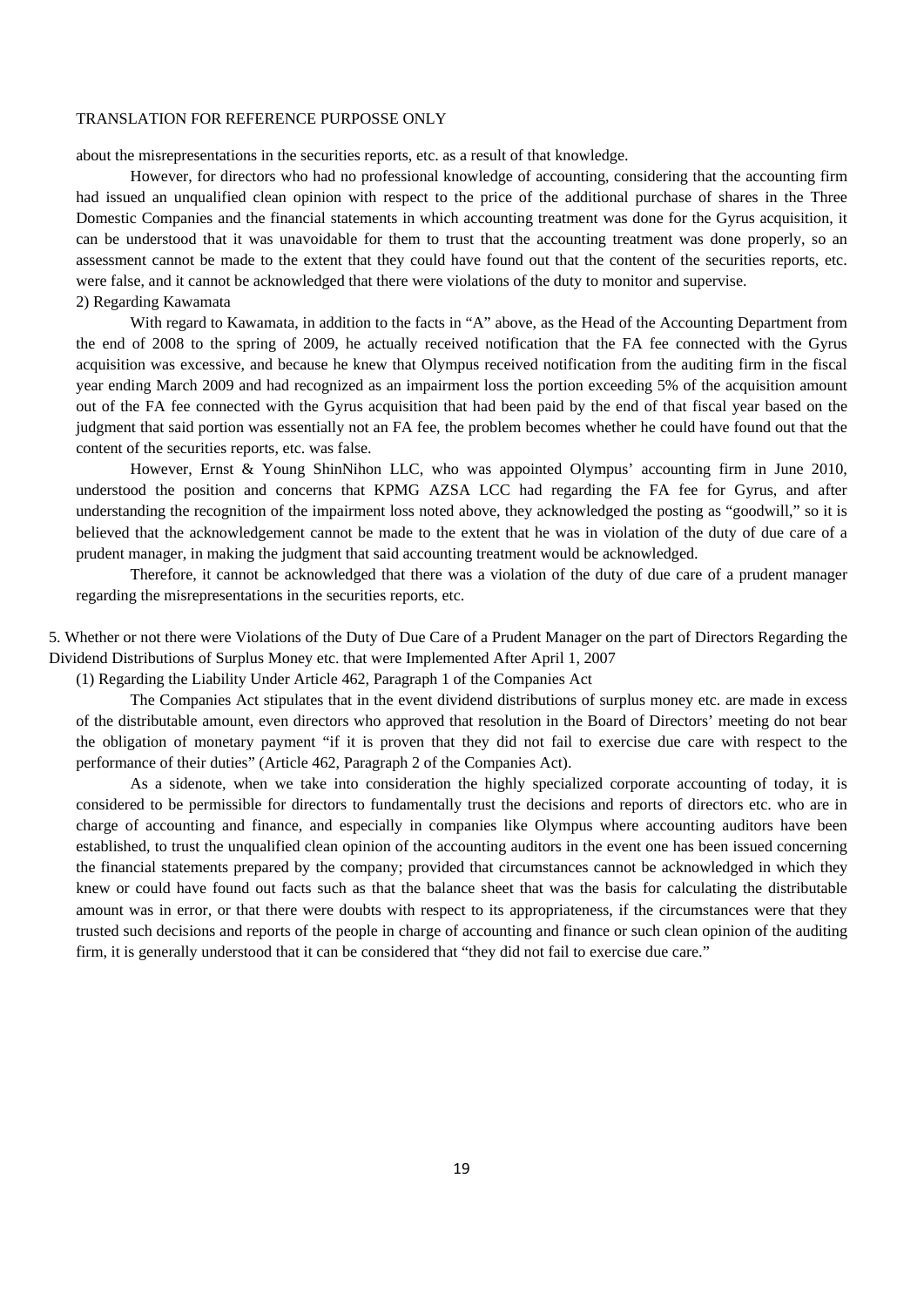And with respect to the directors other than the Participants and People Who Knew, they did not know about the Loss Separation Scheme, and among those, with respect to the directors as well in which violations of the duty of due care of a prudent manager had been acknowledged for their approvals of the resolutions concerning the acquisition of shares in the Three Domestic Companies or the purchase of the warrant purchase rights and preferred shares that were paid as the FA fee for the Gyrus acquisition, as noted above, it cannot be said to the extent that they could have found out that the statements in the balance sheet in the securities reports, etc. were improper, so it is believed that an acknowledgement cannot be made to the extent that "they failed to exercise due care with respect to the performance of their duties."

(2) Regarding the Liability Under Article 423, Paragraph 1 (Violations of the Duty of Due Care of a Prudent Manager) of the Companies Act

Even if a director does not fall under Executing Persons as set forth in Article 462 of the Companies Act in (1) above, or directors etc. who approved the Board of Directors' meeting resolution concerning dividend distributions of surplus money or the acquisitions of treasury shares in excess of the distributable amount, if they are found to be in violation of the duty of due care of a prudent manager, they bear the obligation to compensate for the damages incurred.

However, even in the case of such directors, considering that none were involved in or aware of the Loss Separation Settlement Scheme, and moreover, since an unqualified clean opinion had been issued by the accounting auditors regarding the financial statements that were prepared by the company, it is believed that an acknowledgement cannot be made to the extent that there were violations of the duty of due care of a prudent manager.

## Section 6 Damages etc. that were Incurred by Olympus

1. Damages that were Incurred due to the Maintenance of the State of Loss Separation

The damages that were incurred due to the maintenance of the state of loss separation are as follows.

## (1) Interest due Banks

In order to formulate and maintain the Loss Separation Scheme, the receiver funds etc. (after having been provided collateral from third parties concerning deposits and government bonds, etc. from Olympus) borrowed funds from such financial institutions as LGT Bank and Commerzbank, and in accordance with the same, interest was paid. The total of interest payments to each financial institution after April 2001 that have presently been identified is 2,632,195,377 Yen.

#### (2) Fund Management Fees etc. due Fund Managers

In order to formulate and maintain the Loss Separation Scheme, fund management handling charges are being paid to the fund managers etc. from each of the funds of LGT-GIM, SG Bond, Neo, etc. The total of the fund management handling charges after April 2001 that have presently been identified is 5,720,086,070 Yen.

Note that management fees etc. are also being paid from GCNVV, which was established for the formulation and maintenance of the Loss Separation Scheme, but it can be acknowledged that the establishment of said fund also had the collateral purpose of creating new businesses etc. On this point, considering the amount of capital injected from GCNVV to the receiver funds, a ratio corresponding to 240/350 of the management fee etc. can be considered as damages based on the loss separation and maintenance of the state of loss separation. Out of the management fees etc. after April 2001, the total of the amount that is recognized as damages based on the loss separation and maintenance of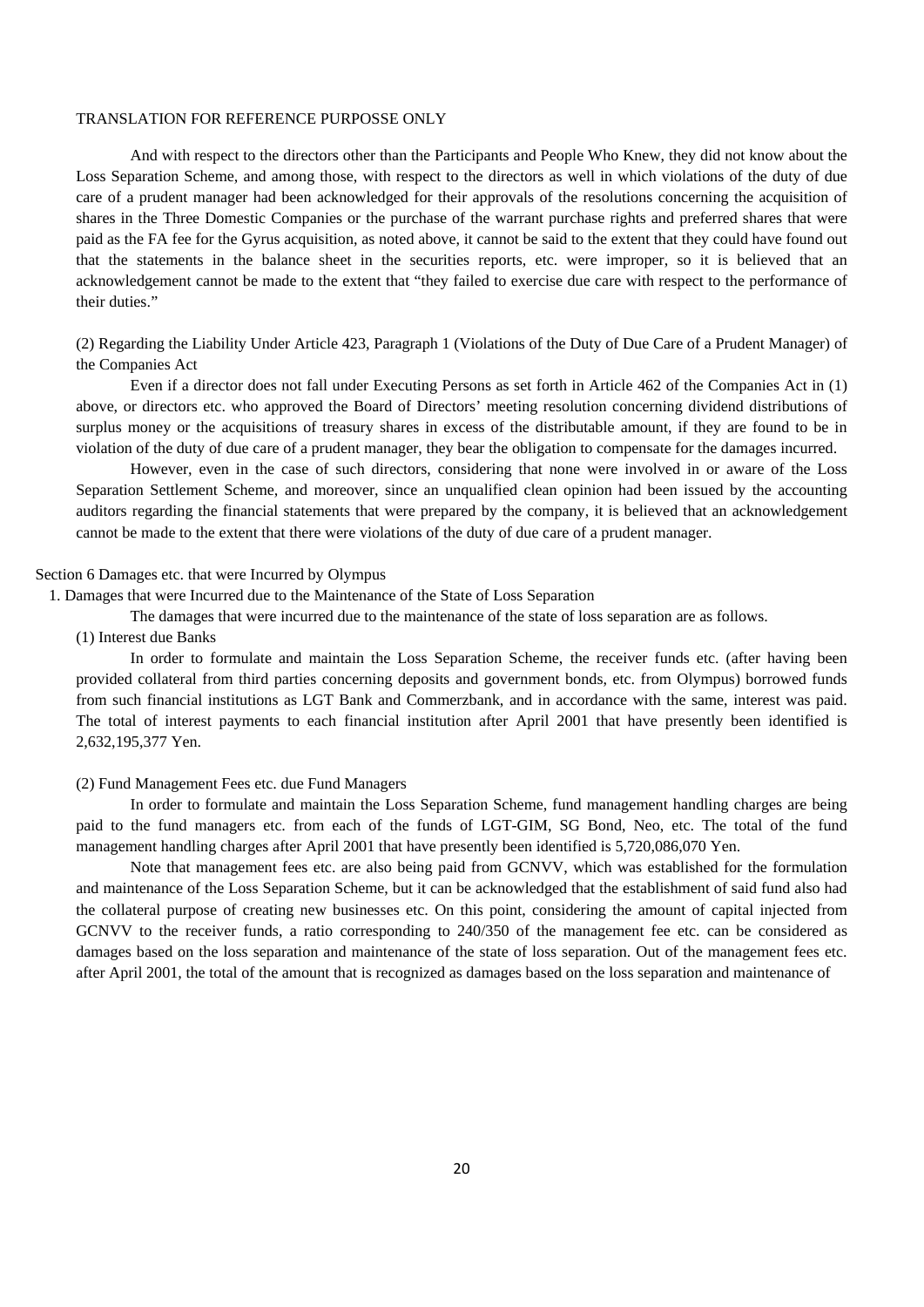the state of loss separation is 2,398,399,953 Yen.

## (3) Management Loss

Out of the capital that was injected into the receiver funds and pass-through funds in the process of formulating and maintaining the Loss Separation Scheme, as a result of newly managing the surplus funds that were not used by the receiver funds to acquire by transfer the financial assets held by Olympus at an amount equivalent to book value, further losses were incurred. The main item of the new management of funds was the investment that ITV, a pass-through fund, made in ITX shares. ITV made an investment of 10 billion yen to acquire 9,323 shares of ITX (subsequently, it assigned them to Olympus, either directly or through OFH, a wholly-owned subsidiary of Olympus), but with the decline in price of ITX shares, a valuation loss of approximately 9,160,930,000 Yen was incurred by Olympus.

## 2. Damages that were Caused by Execution of the Loss Separation Settlement Scheme

In order to settle the condition in which the state of loss separation was maintained, Olympus, through the passthrough funds, injected the acquisition price for the additional purchase of shares in the Three Domestic Companies and the purchase of the warrant purchase rights and preferred shares out of the FA fee related to the Gyrus acquisition, and using said injected capital, it repaid the loans of the receiver funds from the financial institutions and settled the provision of collateral from third parties with respect to assets such as Olympus' deposits and government bonds, while at the same time, they were made to make repayments etc. of investment capital to the exposed funds etc. in which Olympus invested, and in such way, the money was made to flow back to Olympus.

In the course of said settlements etc., the following fees were paid to the collaborators concerning the loss separation and its settlement (persons in charge at banks and managers of pass-through funds), and through the execution of the Loss Separation Settlement Scheme, amounts equivalent to at least these fees were incurred as damages. (1) Payment to AXES

Based on the Board of Directors' meeting resolution of November 19, 2007, Olympus granted to AXES, which was the FA connected with the Gyrus acquisition, warrant purchase rights and stock options under the pretext of being part of the FA fee, and AXES assigned to AXAM said warrant purchase rights and stock options, and AXAM paid to AXES 2,544,000,000 Yen, after receiving a wire transfer from a pass-through fund.

## (2) Amount Corresponding to Price of Additional Purchase of Shares in the Three Domestic Companies

Olympus paid the total cost of 60,795,000,000 Yen for the additional purchase of shares in the Three Domestic Companies. Much of this was circulated back to the exposed funds through pass-through funds, and while they were returned in the form of returns on investments to Olympus, at the very least,  $\Omega$ 1,259,250,000 Yen that was paid from Neo to Gurdon Overseas S.A in September 2008, and  $\oslash$  950,000,000 Yen that was paid from Teao to Nayland Overseas S.A in December 2008, for a total amount equivalent to 2,209,250,000 Yen, were paid as fees to the collaborators (persons in charge at banks and managers of pass-through funds) in accordance with the termination of the funds, and as a result, were not returned to Olympus, and amounts equivalent to at least said amounts were incurred as damages.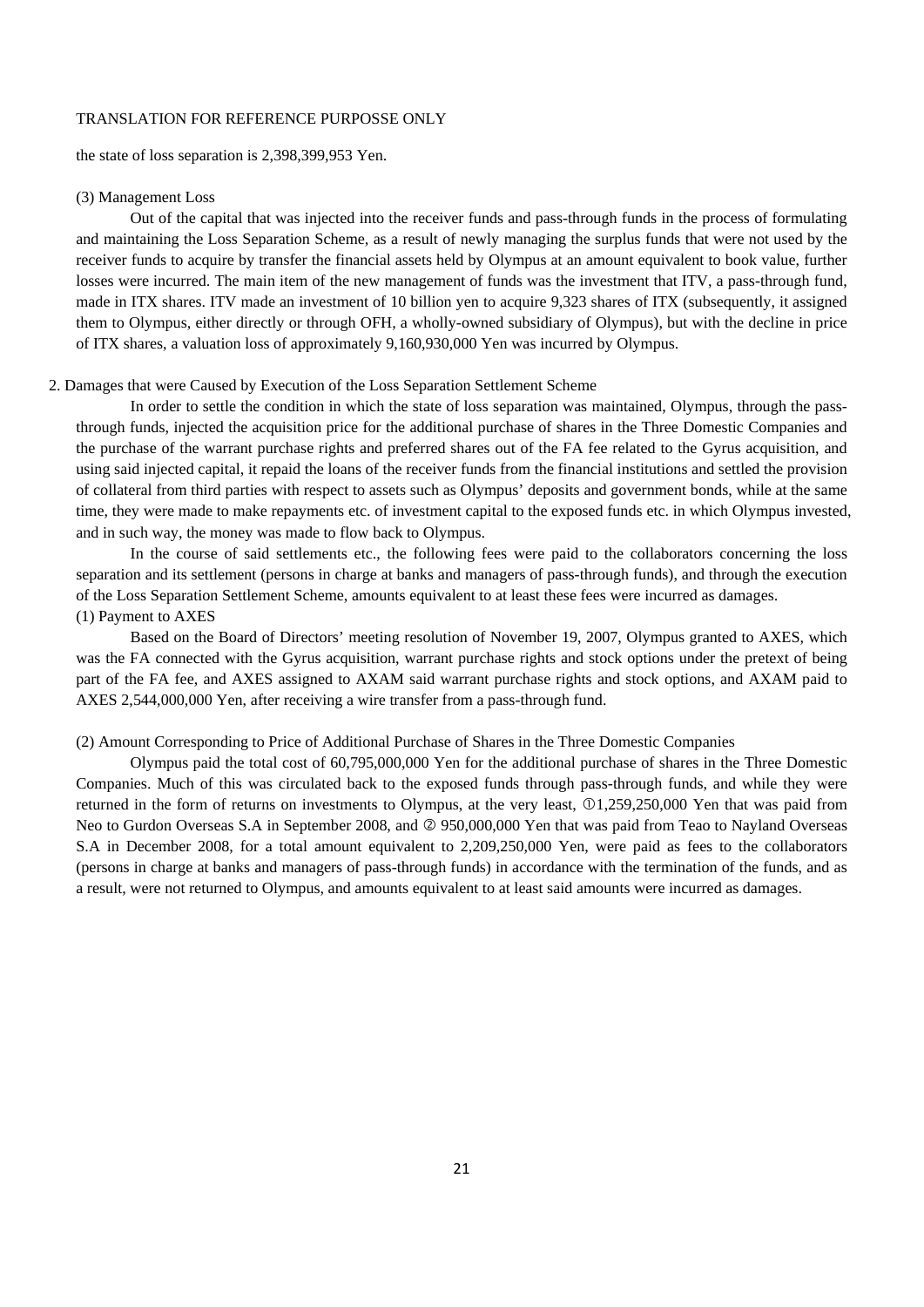(3) Amount Corresponding to the Purchase Price of Preferred Shares

It was decided that Olympus would pay 620 million dollars to AXAM as the purchase price of the preferred shares. In accordance with this payment, at the very least,  $\Omega$  1,080,066,963 Yen that was paid by GPAI to Nakagawa in April 2010, and  $\oslash$  1,367,442,825 Yen that was paid by Easterside to Chan in June 2010, for a total amount equivalent to 2,447,509,788 Yen, were paid as fees to the collaborators (persons in charge at banks and managers of pass-through funds) in accordance with the termination of the funds. Subsequently, said amounts have not been returned to Olympus, so damages in at least said amounts were incurred.

## 3. Damages Due to Inadequate Response After the Emergence of Suspicions

The 3 directors and 1 auditor (Yamada) who were Participants and People Who Knew were aware of the loss deferral, and yet in response to Woodford pointing out the suspicions after September 2011, did not try to discuss this problem properly in the Board of Directors' meeting, and guided the directors who were not aware of the loss deferral so they would not have doubts, and tried to avoid the discovery of illegal acts.

And on October 14 of the same year, they removed Woodford from his position as president, who had pointed out the suspicions, and accordingly, the critical view of society became more severe, and the stock price dropped precipitously.

As a result, on November 8, which was approximately a week after the investigation by the Third Party Committee began, they decided to announce the loss deferral, but the inadequate response after Woodford pointed out the suspicions etc. gave the world the impression that perhaps Woodford had been removed for pointing out suspicions in order to cover up the unlawful acts, which lead to a loss of confidence in Olympus' governance, and the credibility of Olympus was significantly damaged.

This damage to credit is no less than 10 million Yen in damages at the very least.

## 4. Damages Based on Misrepresentations in the Securities Reports, etc. After the Fiscal Year Ending March 2007

It has not been identified at the current time that an economic loss was incurred by Olympus due to the misrepresentations in the securities reports, etc. after the fiscal year ending March 2007, but going forward, in the case that Olympus were to pay penalties or surcharges, or in the case that Olympus were to pay compensation for damages that were incurred on the part of its shareholders, then the entirety or a part of each amount that Olympus were to pay would be incurred as new damages.

5. Amount of Obligation to Return Money on the part of Directors for Dividend Distributions of Surplus Money and Acquisitions of Treasury Stock that were implemented after April 1, 2007

Regarding the dividend distributions of surplus money that were implemented after April 1, 2007, the amount owed in payment by the directors who bear the obligation of monetary payment, based on Article 462, Paragraph 1 of the Companies Act, totals 38,795,141,452 Yen.

Similarly, regarding the acquisitions of treasury stock that was implemented after April 1, 2007, the amount owed in payment by the directors who bear the obligation of monetary payment, based on Article 462, Paragraph 1 of the Companies Act, totals 19,992,957,400 Yen.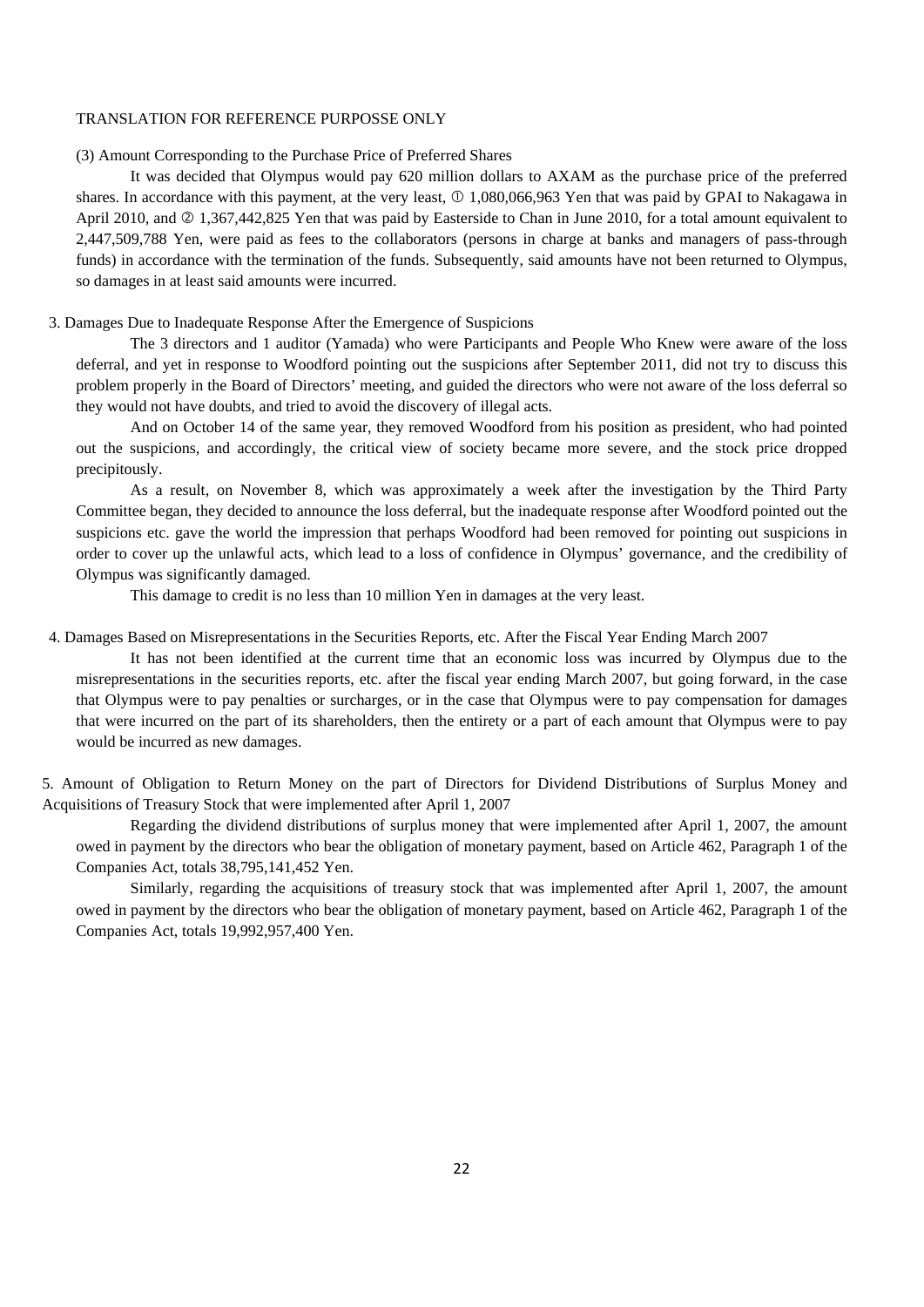Section 7 Individual Liability of Current and Former Directors and the Possibility of Pursuing Their Liability

1. Regarding Participants and People Who Knew

With respect to the Participants and People Who Knew, the liability of compensation for damages based on the violation of the duty of due care of a prudent manager and the obligation of monetary payment regarding the illegal dividend distributions of surplus money and acquisitions of treasury stock are as listed in Exhibit  $\mathbb O$  No. 1 to No. 6, and they bear the obligation of compensation for damages or the obligation of monetary payment with respect to the amounts listed in each.

Note that with respect to these liabilities, it is believed that there are no circumstances that exist to purport that such pursuit should be withheld.<sup>1</sup>

## 2. Regarding Directors Other than Participants and People Who Knew

With respect to the directors other than the Participants and People Who Knew, the liability of compensation for damages based on the violation of the duty of due care of a prudent manager are as listed in Exhibit  $\mathbb O$  No. 7 to No. 19, and they bear the obligation of compensation for damages with respect to the amounts listed in each.

Note that with respect to these liabilities as well, it is believed that there are no circumstances that exist to purport that such pursuit should be withheld. $^{2}$ 

## 3. Regarding the Directors and Former Directors Listed in Exhibit

With respect to these directors and former directors, violations of the duty of due care of a prudent manager could not be acknowledged in the performance of their duties as directors concerning items that were the subject of this investigation, and it also could not be acknowledged that they were liable concerning the dividend distributions of surplus money and the acquisitions of treasury stock that exceeded the distributable amount.

End

<sup>&</sup>lt;sup>1</sup> In consideration of the payment capability etc. of each person, this does not deny that a portion of these amounts may become the amounts to be claimed in litigation.

 $2$  With respect to outside directors who have signed limited liability agreements, there is the possibility that their liability will be limited to the extent of the amount set forth in said agreements.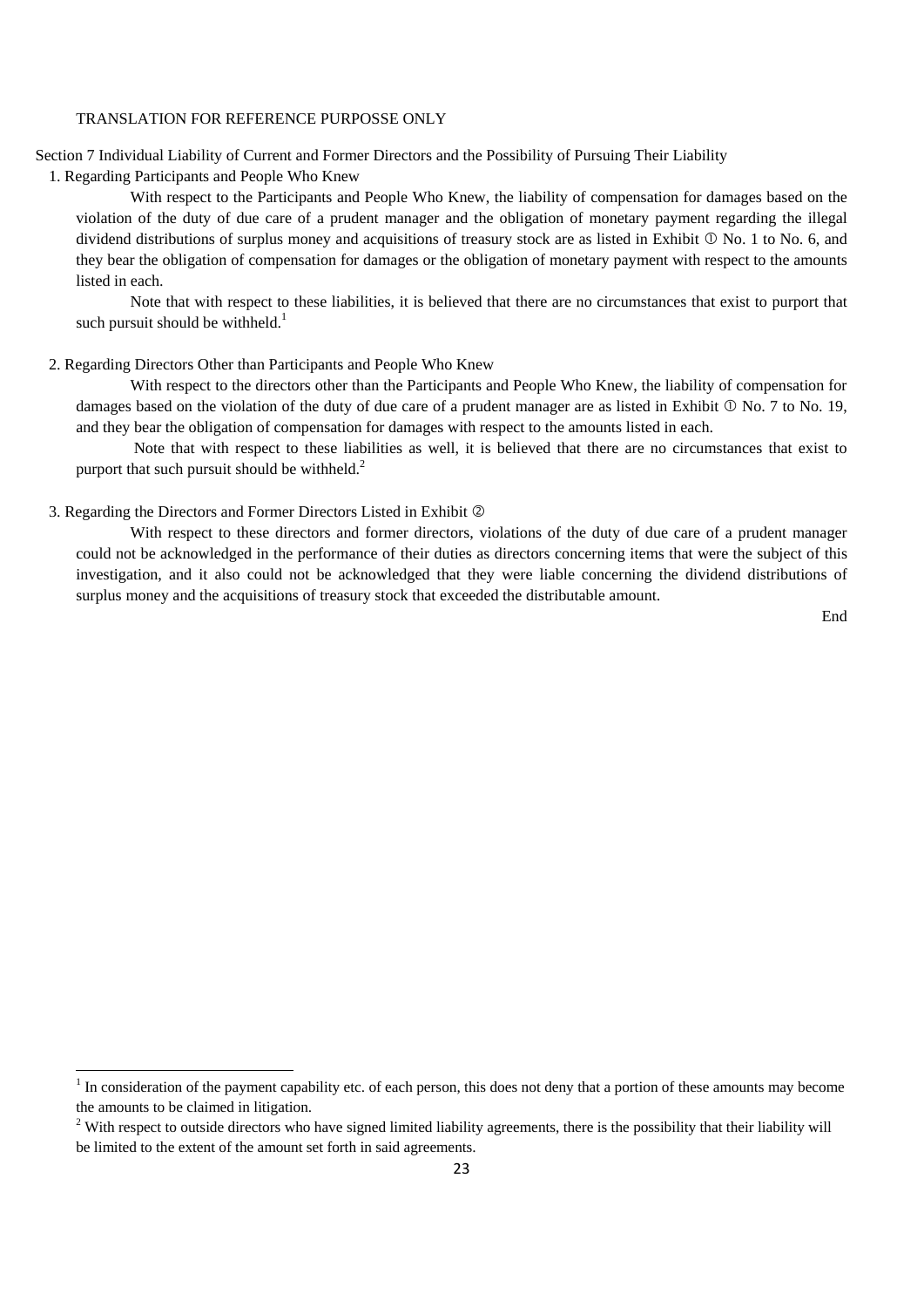Unit (Yen)

|                 |                           | Maintenance of State of Loss Separation<br>Execution of Loss Separation Settlement Scheme |                          |                                         |                          |                                      |                                 |                                                                             | Dividend                                                                              |                                                |                                                |                                                     |                                                                                                   |                                          |
|-----------------|---------------------------|-------------------------------------------------------------------------------------------|--------------------------|-----------------------------------------|--------------------------|--------------------------------------|---------------------------------|-----------------------------------------------------------------------------|---------------------------------------------------------------------------------------|------------------------------------------------|------------------------------------------------|-----------------------------------------------------|---------------------------------------------------------------------------------------------------|------------------------------------------|
| No.             | Name                      | Period of<br>Directorship                                                                 | <b>Amount of Damages</b> | Interest / Fund Management<br>Fee, etc. |                          |                                      | Management Loss<br>(ITX Shares) | <b>Acquisition Price</b><br>of shares in the<br>Three Domestic<br>Companies | Gyrus FA Fee                                                                          |                                                |                                                | Response<br>After the<br>Emergence of<br>Suspicions | Distributions of<br>Surplus Money<br>(Fiscal Year End<br>Dividends and<br>Half-Year<br>Dividends) | Acquisitions of<br><b>Treasury Stock</b> |
|                 |                           |                                                                                           |                          |                                         |                          | $01.4 \sim 03.7 \sim 06.7 \sim 11.3$ | 00.3                            | 08.2                                                                        | 07.11<br>Granting of<br><b>Warrant Purchase</b><br><b>Rights and Stock</b><br>Options | 08.9<br>Granting of<br><b>Preferred Shares</b> | 10.3<br>Purchase of<br><b>Preferred Shares</b> | (After 11.7)                                        | <b>Fiscal Year Ending</b><br>$07.3 \sim$ Fiscal Year<br>Ending 11.3                               | 08.5 and 10.11                           |
| $\overline{1}$  | Hideo<br>Yamada           | $03.06 - 11.06$                                                                           | 73,893,857,414           | $\overline{\phantom{m}}$                | 7,894,998,774            |                                      | $\equiv$                        | 2,209,250,000                                                               | 2,544,000,000                                                                         | 2,447,509,788                                  |                                                | 10,000,000                                          | 38,795,141,452                                                                                    | 19,992,957,400                           |
| $\overline{c}$  | Hisashi Mori              | $06.06 - 11.11$                                                                           | 70,035,294,426           | $\overline{\phantom{a}}$                |                          | 4,036,435,786                        | $\overline{\phantom{m}}$        | 2,209,250,000                                                               | 2,544,000,000                                                                         | 2,447,509,788                                  |                                                | 10,000,000                                          | 38,795,141,452                                                                                    | 19,992,957,400                           |
| 3               | Makoto<br>Nakatsuka       | $11.06 - 11.12$                                                                           | 4,014,019,900            |                                         | $\equiv$                 | $\equiv$                             | $\overline{\phantom{m}}$        | $\equiv$                                                                    | $\overline{a}$                                                                        | $\equiv$                                       | Ľ.                                             | 10,000,000                                          | 4,004,019,900                                                                                     | $\equiv$                                 |
| $\overline{4}$  | Toshiro<br>Shimoyama      | 76.01~04.06                                                                               | 19,911,611,400           |                                         |                          | 10,750,681,400                       | 9,160,930,000                   | $\equiv$                                                                    | $\equiv$                                                                              | $\equiv$                                       | $\overline{a}$                                 | $\overline{\phantom{m}}$                            | $\equiv$                                                                                          | $\frac{1}{2}$                            |
| 5               | Masatoshi<br>Kishimoto    | 85.01~05.06                                                                               | 19,911,611,400           |                                         | 10,750,681,400           |                                      | 9,160,930,000                   | $\equiv$                                                                    | $\overline{\phantom{a}}$                                                              | $\equiv$                                       | $\equiv$                                       | $\sim$                                              | ÷                                                                                                 | $\equiv$                                 |
| 6               | Tsuyoshi<br>Kikukawa      | $93.06 - 11.11$                                                                           | 85,910,470,040           |                                         | 10,750,681,400           |                                      | 9,160,930,000                   | 2,209,250,000                                                               | 2.544,000,000                                                                         | 2.447.509.788                                  |                                                | 10,000,000                                          | 38,795,141,452                                                                                    | 19,992,957,400                           |
| $7\phantom{.0}$ | Hironobu<br>Kawamata      | $09.06-$                                                                                  | 2,447,509,788            | $\equiv$                                | $\overline{\phantom{m}}$ | $\equiv$                             | $\overline{\phantom{m}}$        | $\overline{\phantom{0}}$                                                    | $\equiv$                                                                              | $\overline{\phantom{0}}$                       | 2,447,509,788                                  | $\overline{\phantom{0}}$                            | $\overline{\phantom{0}}$                                                                          | $\frac{1}{2}$                            |
| 8               | Atsushi Yusa              | 92.06~08.06                                                                               | 2,209,250,000            |                                         | $\overline{\phantom{m}}$ | $\equiv$                             | $\overline{\phantom{m}}$        | 2,209,250,000                                                               | $\overline{\phantom{a}}$                                                              | $\overline{\phantom{m}}$                       |                                                | $\overline{\phantom{m}}$                            | $\equiv$                                                                                          | $\equiv$                                 |
| $\overline{9}$  | Hiroyuki<br>Furihata      | 97.06~01.06<br>04.06~08.06                                                                | 2,209,250,000            |                                         | $\overline{\phantom{a}}$ | $\overline{\phantom{0}}$             | $\overline{\phantom{a}}$        | 2,209,250,000                                                               | $\equiv$                                                                              | $\equiv$                                       | $\sim$                                         | $\overline{\phantom{0}}$                            | $\equiv$                                                                                          | $\equiv$                                 |
| 10              | Masaaki<br>Terada         | 95.06~09.06                                                                               | 4,656,759,788            | $\equiv$                                | $\overline{\phantom{m}}$ | $\overline{\phantom{0}}$             | $\overline{\phantom{0}}$        | 2,209,250,000                                                               | $\equiv$                                                                              | 2,447,509,788                                  | $\overline{a}$                                 | $\overline{\phantom{0}}$                            | $\overline{\phantom{0}}$                                                                          | $\frac{1}{2}$                            |
| 11              | <b>Tatsuo</b><br>Nagasaki | 98.06~01.06<br>05.06~09.06                                                                | 4,656,759,788            | $\equiv$                                | $\overline{\phantom{m}}$ | $\equiv$                             | $\overline{\phantom{m}}$        | 2,209,250,000                                                               | $\equiv$                                                                              | 2,447,509,788                                  | $\equiv$                                       | $\overline{\phantom{m}}$                            | $\equiv$                                                                                          | $\frac{1}{2}$                            |
| 12              | Masaharu<br>Okubo         | 98.06~11.06                                                                               | 4,656,759,788            |                                         | $\overline{\phantom{a}}$ | $\overline{ }$                       | $\equiv$                        | 2,209,250,000                                                               | $\equiv$                                                                              | 2,447,509,788                                  |                                                | $\overline{\phantom{a}}$                            | $\equiv$                                                                                          | $\equiv$                                 |
| 13              | Rikiya Fujita             | $07.06 \times 11.06$                                                                      | 2,447,509,788            | $\equiv$                                | $\overline{\phantom{m}}$ | $\overline{\phantom{0}}$             | $\overline{\phantom{m}}$        | $\equiv$                                                                    | $\overline{\phantom{m}}$                                                              | 2,447,509,788                                  |                                                | $\overline{\phantom{m}}$                            | $\overline{\phantom{0}}$                                                                          | $\frac{1}{2}$                            |
| 14              | Masanobu<br>Chiba         | $08.06 - 11.06$                                                                           | 2,447,509,788            | $\equiv$                                | $\equiv$                 | $\equiv$                             | $\equiv$                        | $\equiv$                                                                    | $\equiv$                                                                              | 2,447,509,788                                  |                                                | $\equiv$                                            | $\equiv$                                                                                          | $\overline{\phantom{0}}$                 |
| 15              | Kazuhisa<br>Yanagisawa    | 99.06~01.06<br>$05.06-$                                                                   | 4,656,759,788            |                                         | $\overline{\phantom{m}}$ | $\equiv$                             | $\equiv$                        | 2,209,250,000                                                               | $\equiv$                                                                              | 2,447,509,788                                  |                                                | $\overline{\phantom{m}}$                            | $\equiv$                                                                                          | $\overline{\phantom{0}}$                 |
| 16              | Haruhito<br>Morishima     | $05.06-$                                                                                  | 4,656,759,788            |                                         |                          | $\equiv$                             | $\overline{\phantom{0}}$        | 2,209,250,000                                                               | $\equiv$                                                                              | 2,447,509,788                                  |                                                | $\overline{\phantom{a}}$                            | $\overline{\phantom{0}}$                                                                          | $\overline{\phantom{m}}$                 |
| 17              | Shuichi<br>Takayama       | 06.06~                                                                                    | 4,656,759,788            |                                         | $\overline{\phantom{0}}$ | $\equiv$                             | $\equiv$                        | 2,209,250,000                                                               | $\equiv$                                                                              | 2,447,509,788                                  |                                                | $\sim$                                              | $\overline{\phantom{0}}$                                                                          | $\equiv$                                 |
| 18              | Takashi<br>Tsukaya        | $06.06-$                                                                                  | 4,656,759,788            |                                         | $\overline{\phantom{m}}$ | $=$                                  | $\equiv$                        | 2,209,250,000                                                               | $\equiv$                                                                              | 2,447,509,788                                  |                                                | $\overline{\phantom{m}}$                            | $\equiv$                                                                                          | $\equiv$                                 |
| 19              | Junichi<br>Hayashi        | $08.06-$                                                                                  | 2,447,509,788            |                                         | $\overline{\phantom{m}}$ |                                      |                                 |                                                                             | $\equiv$                                                                              | 2,447,509,788                                  |                                                | $\sim$                                              |                                                                                                   |                                          |

※1 Yamada's liability for the response after the Emergence of Suspicion is due to a violation of the duty of due care of a prudent manager on the part of an auditor.

※2 Nakatsuka's unlawful dividend distribution is for the fiscal year ending March 2011 only.

※3 With respect to outside directors who have signed limited liability agreements, there is the possibility that their liability will be limited to the extent of the amount set forth in said agreements.